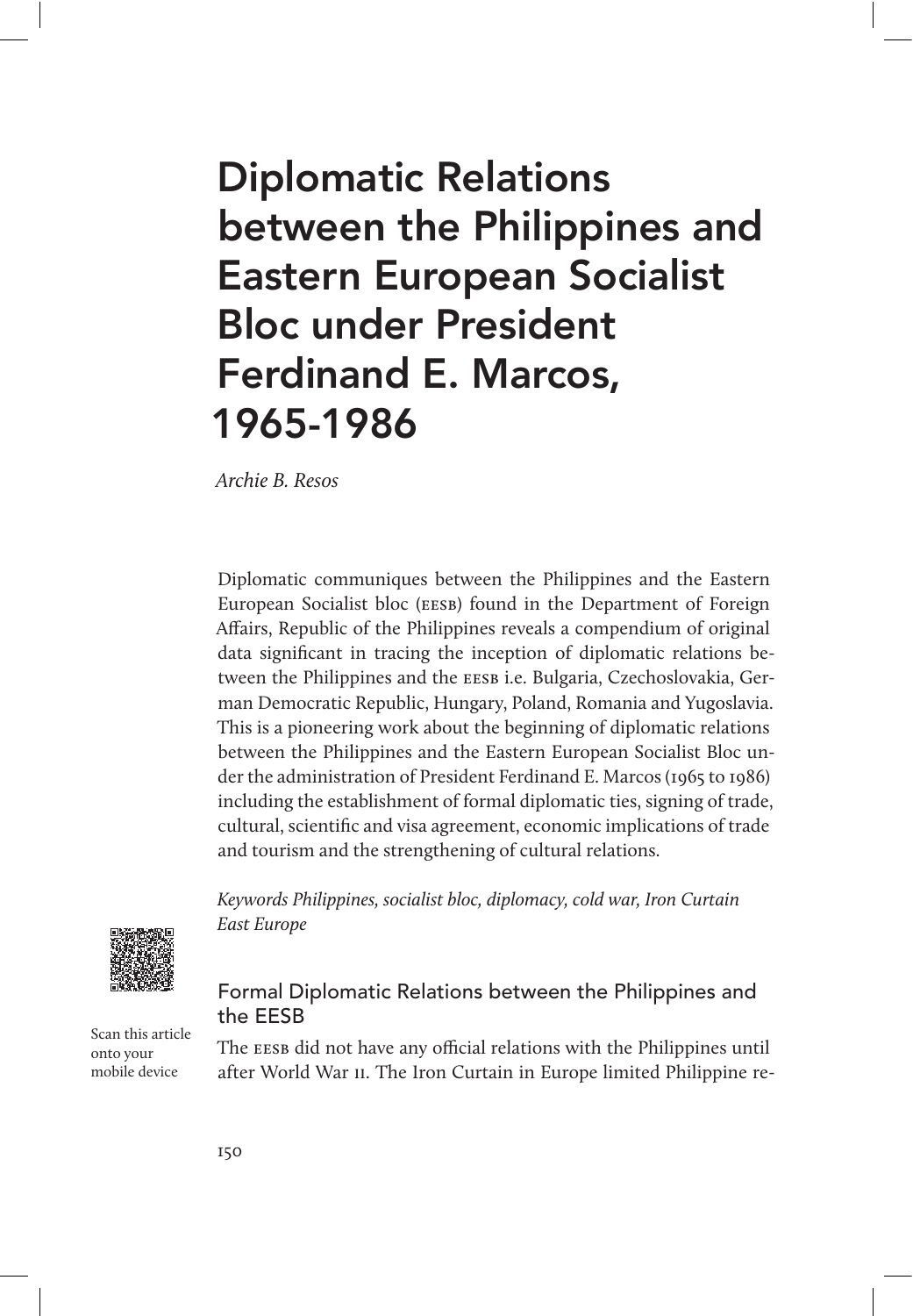lations with European countries, so that the Philippines focused only on relations with Western Europe.<sup>1</sup> From President Manuel Roxas to President Diosdado Macapagal, the idea of opening formal diplomatic relations with Communist countries was practically non-existent. This included to the EESB.<sup>2</sup>

In 1965, under Ferdinand E. Marcos' presidency, the general opinion of the people in the diplomatic and business sectors was for establishing diplomatic relations with the Socialist countries. This included the ussr and the eesb. The People's Republic of China was exempted at that time because of suspicion that it was a potential threat as it is geographically nearest to the Philippines. At the same time, the Philippine military knew that the People's Republic of China had direct links with the insurgency movement in the country, which included the Communist Party of the Philippines and the New People's Army. On the other hand, the ussr and other Socialist countries in Eastern Europe were too far to be of any direct or immediate threat to its national security.3

Several Philippine missions were sent to the USSR and EESB in 1967 and 1968. The findings showed that the opening of diplomatic linkage with Communist countries would be beneficial for the Republic of the Philippines. For a time, the government was indifferent to these suggestions. But even if the government remained uninterested, public discussions regarding Philippine foreign relations, especially in the media, showed a trend toward softening of the hardline policy against the ussr and other Communist countries.<sup>4</sup>

Key government officials lambasted the possible opening of diplomatic relations with Communist countries. A proposed meeting between the Filipino and Soviet diplomats during an annual Economic and Social Commission for Asia and the Pacific (ecafe) meeting in Bangkok in 1967 was attacked by Congressman Salipada Pendatun (Liberal Party, Cotabato) as evidence of Philippine foreign policy's notorious instability.<sup>5</sup> In the Senate chamber, protests were also pronounced. In 1968, when President Marcos suggested that the Philippines learn to co-exist with Communist China, Senator Sergio Osmeña, Jr of the Liberal Party, challenged him, claiming that peaceful co-existence was impossible and urged closer ties with the U.S.<sup>6</sup> Furthermore, in December 1970, Senate President Gil Puyat, Nacionalista, organized a bi-partisan caucus of senators who warned Marcos against establishing trade

Philippines and Eastern European Socialist Bloc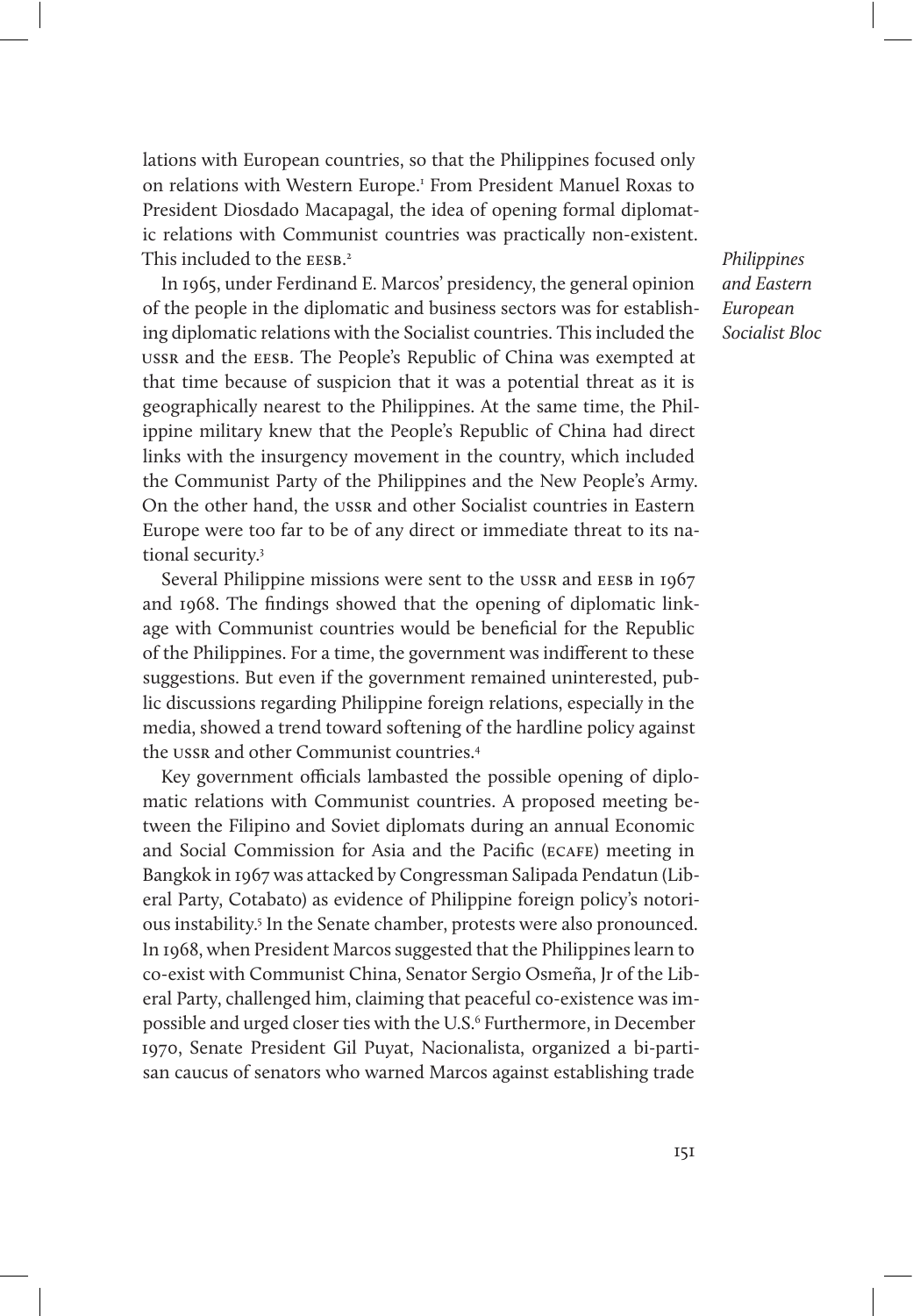and cultural relations without serious study and consultations with all constitutional and legal bodies.7

Be that as it may, Marcos, as the Chief Diplomat, considered the international and local realities that necessitated the opening of diplomatic relations with Communist nations. The initial concrete step which Marcos took to prepare for accord with the ussn was the establishment of diplomatic relations with smaller Socialist countries in Eastern Europe, selectively without fanfare.<sup>8</sup>

Marcos sent Executive Secretary Alejandro Melchor on a secret mission to the ussr in October 1970. On his return to the Philippines, Melchor suggested to Marcos that:

> Considering the chronic need of the Philippines for technical assistance and capital, it is advantageous to establish relations with the ussr in the shortest possible time . . . As a strategy, developing relations first with the smaller Eastern European Socialist states – i.e. Poland, Czechoslovakia, Yugoslavia, Bulgaria, and East Germany – on an experimental basis, then reach up to Moscow if the experiment is found beneficial.<sup>9</sup>

Secretary of Foreign Affairs Carlos P. Romulo recommended the establishment of preliminary contacts with Socialist countries, particularly Romania and Yugoslavia, first. The advantages cited in the Romulo report included: the diversification of export markets for Philippine products; importations, at reasonable terms, of capital goods from Socialist countries; and enhancements of an independent Philippine foreign policy.<sup>10</sup>

## A Flurry of Diplomatic Activities

While the introduction provided a brief overview of the context that drove the Philippines to engage with Eastern Europe, this section densely approaches each of the main milestones in the normalisation of diplomatic relations between the Philippines and members of the Soviet bloc in Central and Eastern Europe.

The Foreign Policy Council chaired by Marcos immediately adopted the Romulo Report to establish diplomatic ties with Romania and Yugoslavia as a stepping stone to opening relations with others in the eesb. Following the decision, on 12 January 1972 the Department of Foreign Affairs instructed the Permanent Representatives to the un,

**CEIISS** 3/2014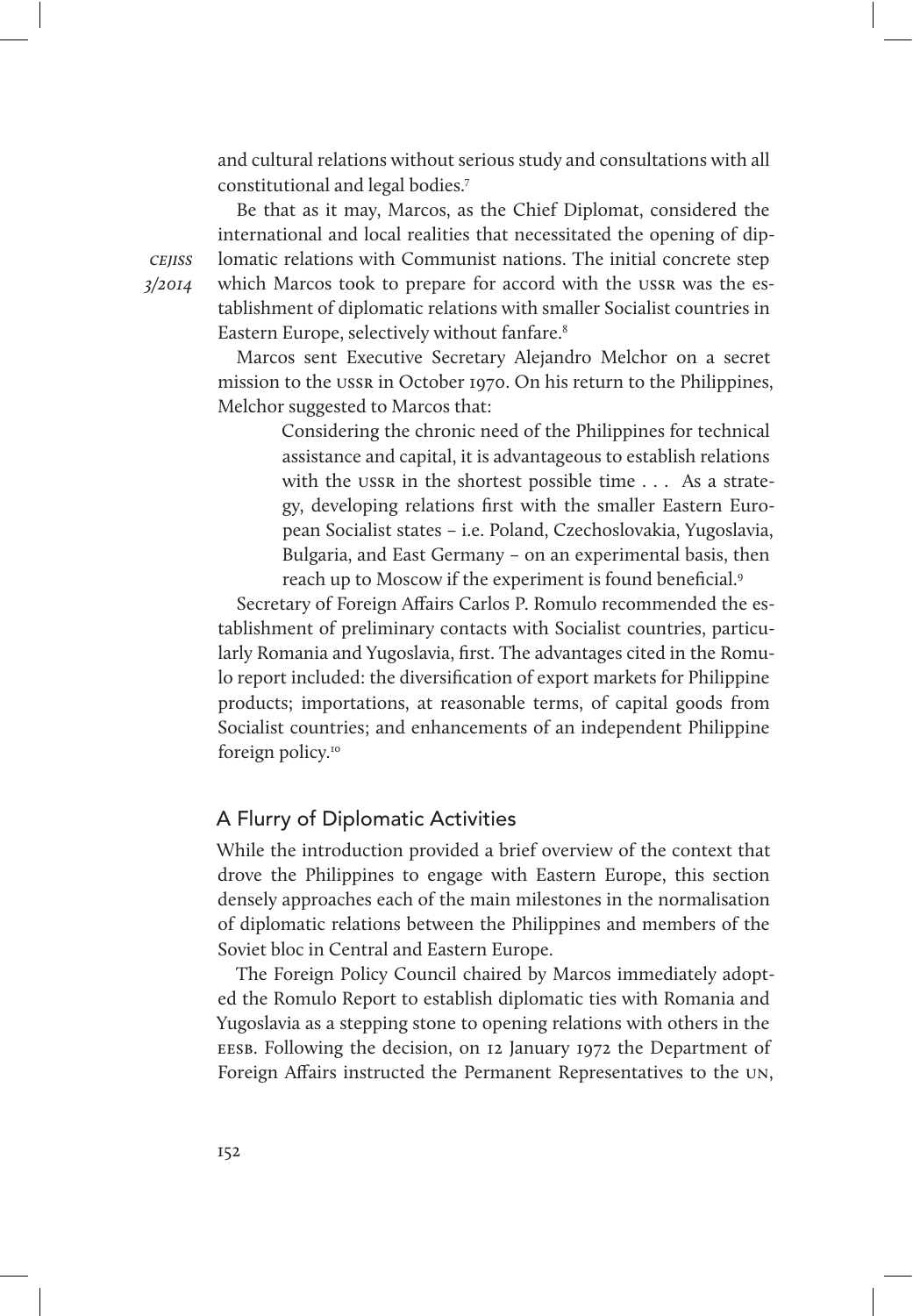Ambassador Narciso G. Reyes, to make contacts with his Romanian and Yugoslav counterparts regarding the establishment of diplomatic ties.11 The charting of a new diplomatic direction toward relations with socialist countries was mentioned by Marcos in his seventh State of the Nation Address on 24 January 1972 with:

Archie B. Resos

The Philippines took the fateful steps of opening diplomatic relations with two Socialist countries of Eastern Europe, namely, Romania and Yugoslavia. Depending upon the success of these initiatives – and there is no reason to doubt their success – we will study the possibility of relations with other Socialist countries of Europe as part of the widening web of intercourse with friendly countries. The opening of relations with Yugoslavia and Romania should be regarded therefore only as a first step in a worldwide rapprochement with Socialist countries.<sup>12</sup>

Marcos deferred the signing of diplomatic accord with the ussr and the People's Republic of China (prc). He opened diplomatic relations with Romania as a testing ground on 28 February 1972, and with Yugoslavia on 01 March 1972. This was done through an exchange of letters from Manila. Ambassador Luis Moreno Salcedo was designated the Philippine non-resident envoy to these two countries.<sup>13</sup> In turn, Romania appointed its ambassador to Japan, Nicolae Finantu, as non-resident envoy to the Philippines, while Yugoslavia designated its ambassador to Japan, Josef Smole, as a non-resident envoy to our country.<sup>14</sup>

Diplomatic relations with Romania bore fruit and in 1974, Ambassador Pacifico A. Castro presented in Bucharest, Romania – under the World Population Conference – the contents of the Philippine Policy Statement. Also, in the same year, Foreign Minister Carlos P. Romulo arrived in Romania for an official visit from 04 to 06 September. In 1975, and Leticia Ramos-Shahani presented her credentials as Philippine Ambassador to Romania. To further strengthen bilateral relations, on 09 to 13 April 1975, President Nicolae Ceausescu of Romania paid a state visit to the Philippines, which was the occasion for signing seven agreements on such varied subjects as trade, cultural matters, economic and technical cooperation, commercial exchanges, economic representation in Bucharest and Manila and the extension of visa facilities.15 The Romanian delegation included President Nicolae Ceaucescu, First Lady Elena Ceausescu, Vice Prime Minister Georghe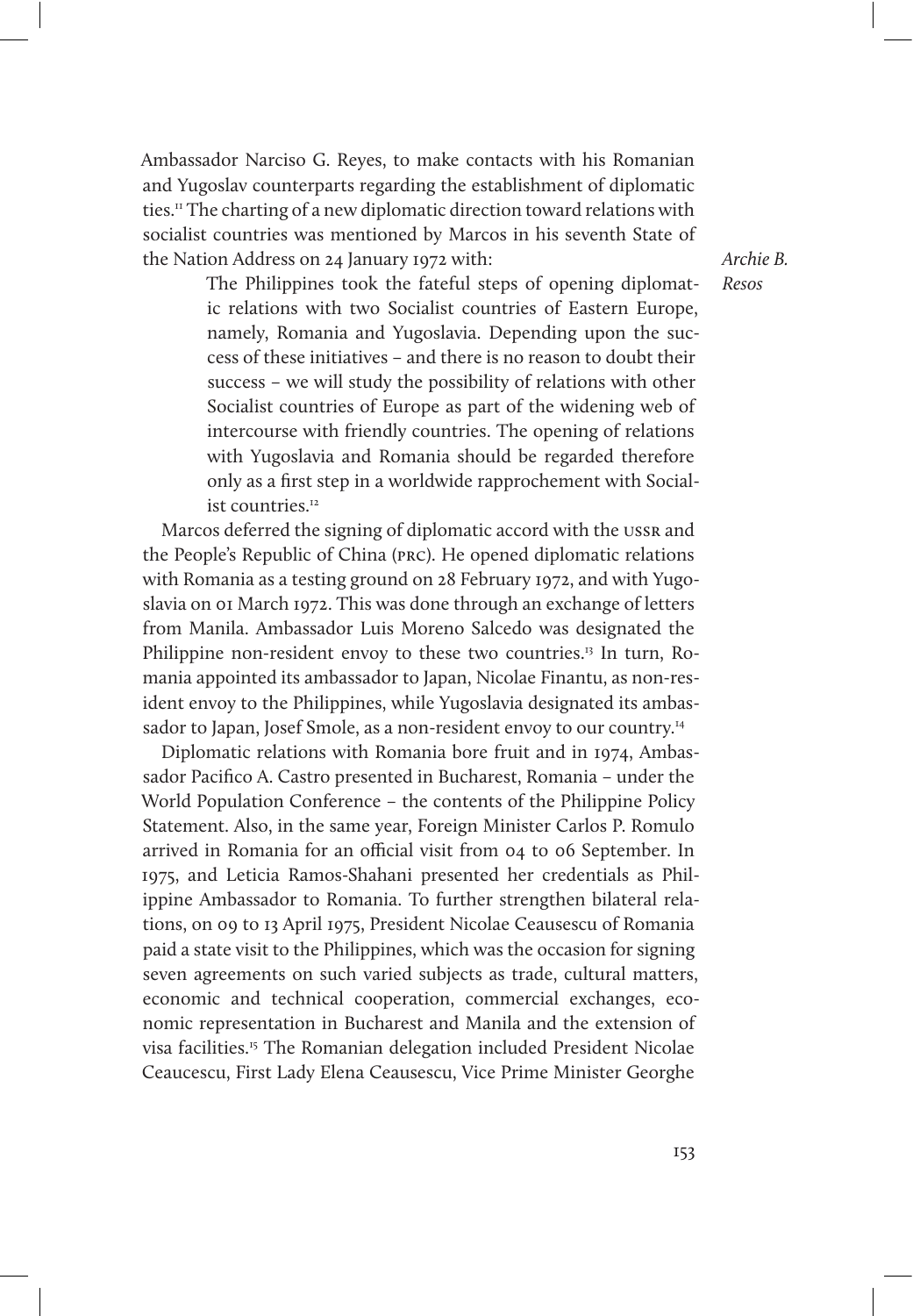Oprea, Minister of Foreign Affairs George Macovescu, and Minister of Health Radu Paun.

Likewise, Yugoslavia's diplomatic relations with the Philippines was prolific after the signing of diplomatic relations on 01 March 1972. On 06 June 1976, Yugoslav Deputy Minister for Foreign Affairs, Lazar Majsov, who was later to become President of the un General Assembly, visited Manila.16 From 28 June until 02 July 1979 Vice President Hadilj Hodza of the Socialist Republic of Yugoslavia paid a state visit, resulting in the signing of a joint statement with Marcos which agreed that:

> The only sound basis for maintaining international and regional peace and stability is the firm adherence by all states, in precept and practice to the principles consecrated in the Charters of the United Nations such as respect for independence, sovereignty and territorial integrity of states, non-interference in the internal affairs of the states, renunciation of force or threat of the use of force, the peaceful settlement of disputes, equality and mutual benefit. Both countries stressed their support of the right of every nation to choose freely its political, economic and social system and to pursue the mode of development it deems best for its own people without outside interference.<sup>17</sup>

As a gesture of diplomatic respect, on 07 May 1980, Ambassador Leon Ma Guerrero represented Marcos at the funeral rites of Yugoslavian President Josip Broz Tito.

Following the signing of diplomatic accords with Romania and Yugoslavia came Marcos' instructions to Romulo to establish diplomatic ties with four EESB states: Hungary, Poland, Czechoslovakia and the German Democratic Republic (GDR). To help contain the Communist and separatist insurgencies, in 1973, President Marcos opened diplomatic and trade relations with member states of the EESB with East Germany, Hungary, Czechoslovakia and Bulgaria.18 The logic was that if the Philippines were seen as reaching out to the international socialist bloc, reasons for insurgency at home would be reduced. Or, at the very least, some backchannels for a negotiated settlement might be explored.

On 21 September 1973, the Philippines and the GDR established formal diplomatic relations, and exchanges were immediately carried out.19 On 02 September 1977, Ambassador Leticia Ramos-Shahani

**CEIISS** 3/2014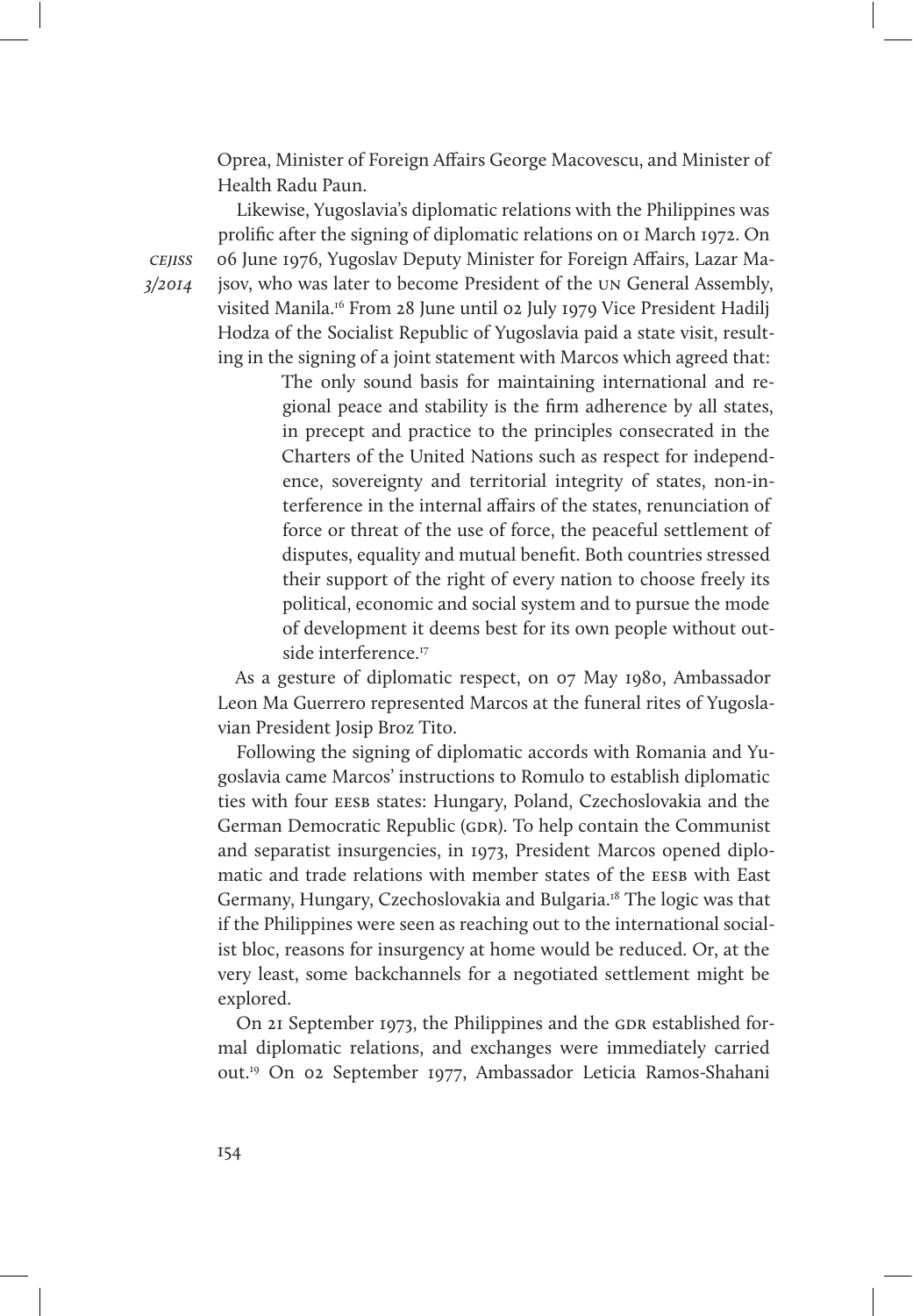submitted her credentials to President Erich Honecker, and on 08 June 1978, Ambassador Eberhard Feisher submitted his credentials to President Marcos. Honecker officially visited the Philippines from 06-08 December 1977 and he was very warmly received by Marcos in Malacañang Palace. A joint statement was issued declaring that:

> The relations between the two countries shall be based on the following principles: respect for each other's independence, sovereignty, and territorial integrity; non-recourse to force or the threat of force in the conduct of their relations with each other; non-interference in each other's internal affairs; peaceful settlement of disputes; and respect for the principles of equality of states.<sup>20</sup>

Furthermore, President Marcos and President Honecker affirmed: the full support of the peoples of Southeast Asia in their endeavour to live in an atmosphere of peace, independence, and good neighbourly cooperation. All steps serving this objective accord with the effort to implement global détente and strengthen international security.<sup>21</sup>

The Polish People's Republic and the Republic of the Philippines established diplomatic relations on 22 September 1973. Foreign Affairs Secretary Romulo and Polish Foreign Minister Stefan Olszowski signed a letter of agreement at the office of the Philippine Mission to the un in New York. In November 1974, a Polish trade mission led by Deputy Minister for Foreign Trade Tadeusz Zylkowski arrived in Manila for possible trading partnership. On 22 January 1975, Ambassador Zdzislaw Regulaski presented his diplomatic credentials to Marcos, while Ambassador Rogelio de la Rosa submitted his diplomatic credentials to Chairman Stanislaw Kania. Exchanges in various fields were actively carried out. From 01 until 03 August 1980 Philippine Deputy Foreign Minister Jose Ingles met with his counterpart, Polish Vice Foreign Minister Eugeniuz Kulaga. Both of them attended the Third Armand Hammer Conference which produced the Warsaw Declaration on Peace and Human Rights.<sup>22</sup>

The next goal was the Hungarian People's Republic and on 28 September 1973, the Philippine government directed Secretary Romulo to forge diplomatic ties with Hungary led by Foreign Minister Janos Peter. The diplomatic agreement was signed in the Philippine Mission office in New York. Erni Horvath was assigned as non-resident ambassador

Philippines and Eastern European Socialist Bloc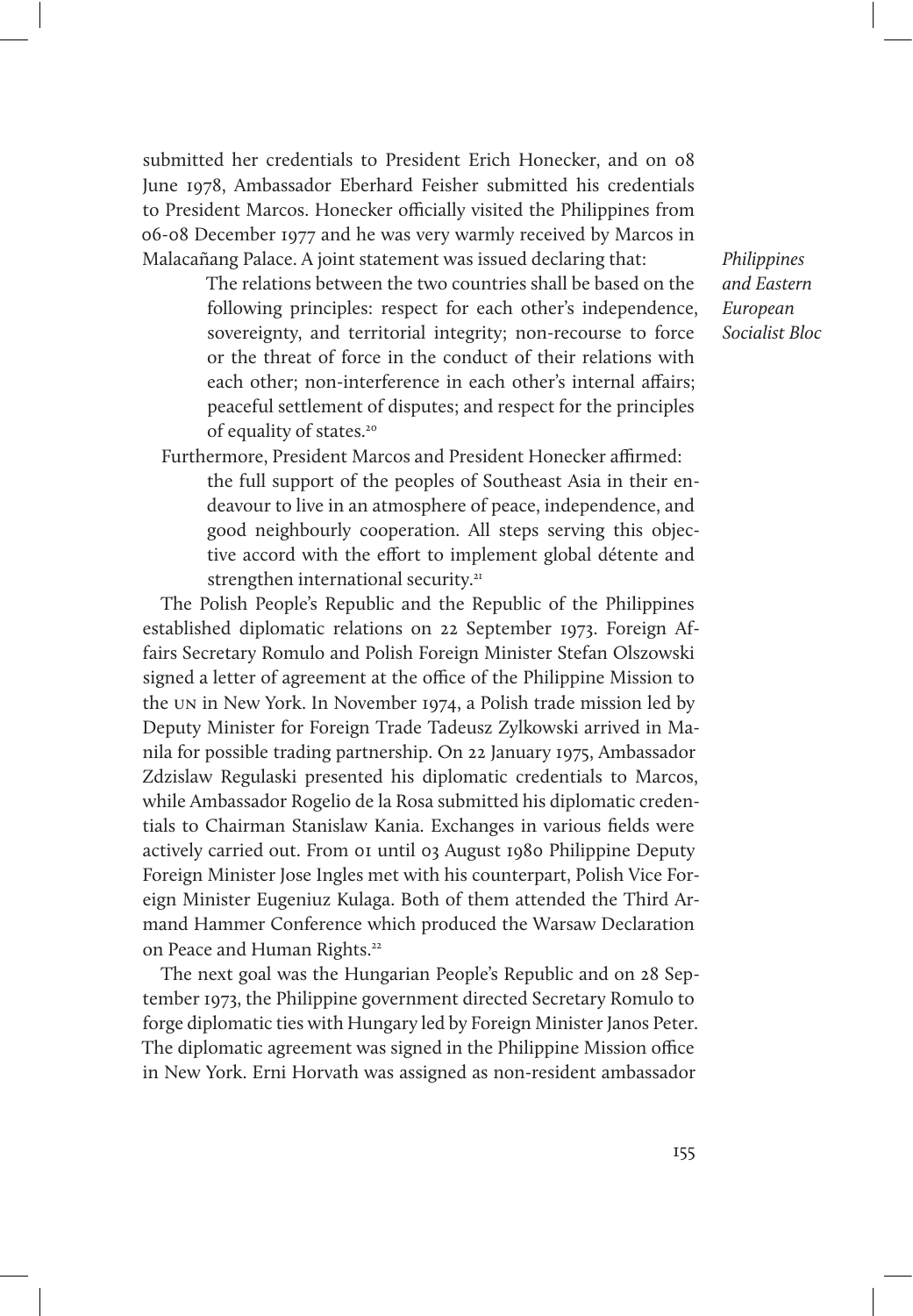in Manila, while Leticia Ramos-Shahani became his counterpart in Budapest. Romulo went to Budapest on an official visit from October 30 to November 2, 1974. The first high-profile Hungarian government official to visit Manila was Deputy Minister of State for Foreign Affairs Pal Racz.<sup>23</sup> From November to December 1978, a Hungarian Exposition was held at the Philippine Centre for International Trade and Exposition in Manila. In April the following year, a seminar on Hungarian pharmaceutical industry and medicine research was conducted at the Philippine International Convention Centre.

Then, on 05 October 1973, the Philippines signed an agreement with Czechoslovakia for formal diplomatic relations. Secretary Romulo signed the formal accord with Foreign Minister Bohuslav Chnoupek at the Philippine Mission office in New York.<sup>24</sup> To strengthen bilateral relations between the two countries, Romulo made an official visit to Prague between 02 and 03 September 1974. Karel Houska of Czechoslovakia presented his credentials on 28 June 1977, while Rolando Garcia of the Philippines did the same in 1978. The Foreign Affairs Minister of Czechoslovakia visited the Philippines from 13 until 17 July 1979. The official visit forged an executive programme for cultural and educational cooperation and expansion of bilateral trade between the Philippines and Czechoslovakia.

A month after the diplomatic accord with Czechoslovakia, the Philippines signed a joint communique with the People's Republic of Bulgaria on 16 November 1973. Signing in behalf of the Philippines was Romulo, while his Bulgarian counterpart was Deputy Foreign Minister Guero Grozev. The joint communique was signed in the Philippine Mission office in New York. From 23 until 30 October 1974, Romulo paid an official visit to Sofia. Rumen Serbezov submitted his credentials as Ambassador of Bulgaria on 20 March 1975, while Rogelio de la Rosa did the same as Philippine Ambassador on 23 May 1975. Hristo Hristov, Bulgarian Minister of Foreign Trade, attended the un Conference on Trade and Development (UNCTAD V) held in Manila. From 13-17 July 1979 Foreign Minister Bohuslav Chnoupek was in Manila on an official visit. $25$ 

## Trade, Cultural, Scientific and Visa Agreements

As early as 1968, the vision of fostering diplomatic ties with Socialist countries was already lingering in the minds of various sectors of Phil-

cejiss 3/2014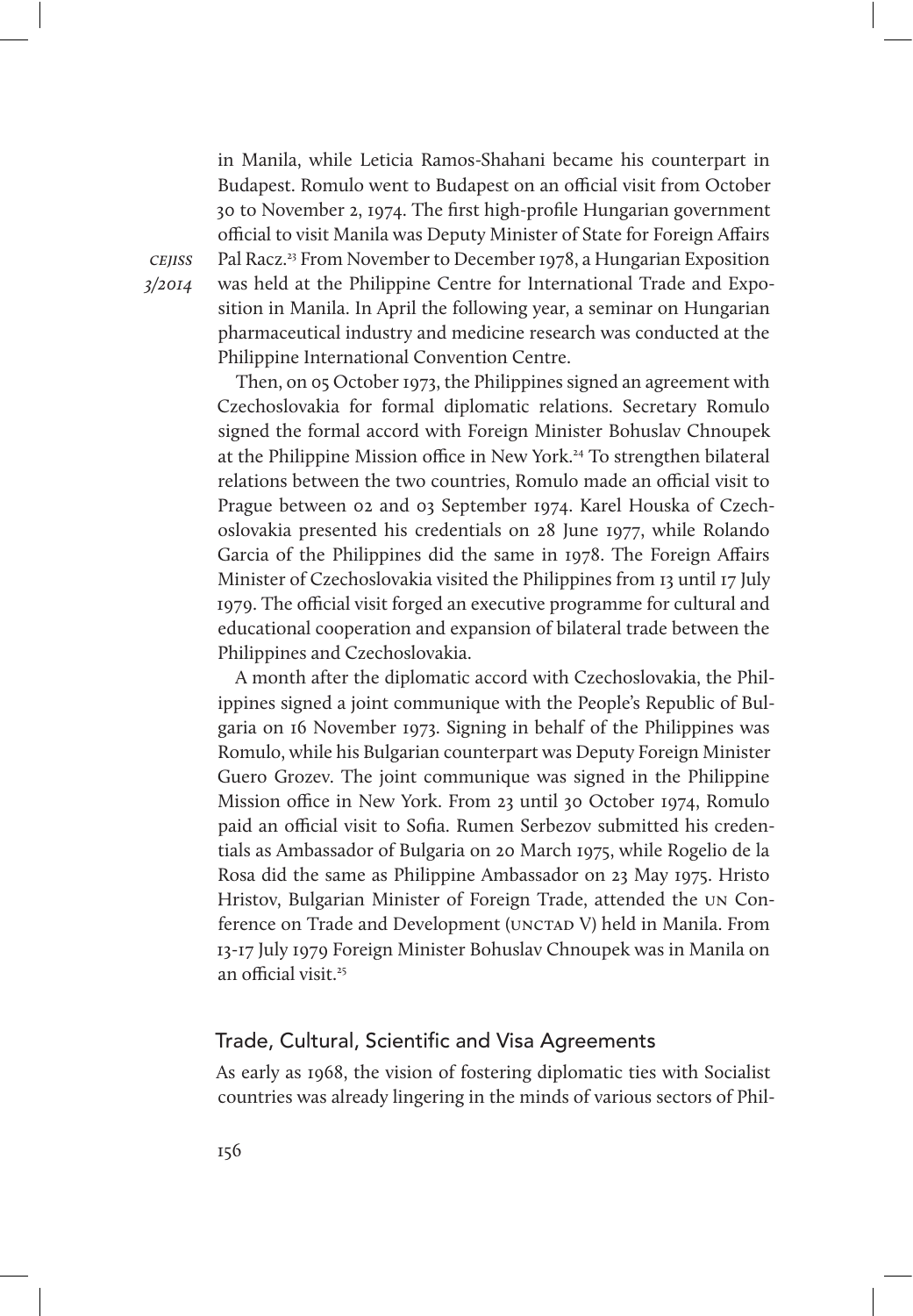ippine society and Marcos viewed such a move as a means to opening of new markets for Philippine products, especially since the Philippines wanted to expand its trade relations to strengthen its economy. Fervent nationalists argued that diversification was needed to end the unfavourable dependency relationship between the Philippines and the us. 26

It is noteworthy that during the latter part of the 1960s, the Philippines considered the Republic of China (Taiwan) as an independent nation with whom a lucrative trading partnership could exist. The EESB should then be a more appropriate choice for trading partnership at that juncture than the prc – if the choice had to be made – since the ussr and its bloc were not as opposed to Philippine relations to Taipei as Beijing was (and remains). Hence, the Philippines would not have had to choose between Taiwan and the prc and could remain on good terms with all its trading partners.

The forging of diplomatic relations with Socialist countries began in earnest in 1972 when Marcos ordered the Department of Foreign Affairs to coordinate with their Romanian and Yugoslavian counterparts. In 1973, the normalisation of relations was made with Bulgaria, Czechoslovakia, German Democratic Republic, Hungary and Poland. Marcos propounded a "New Diplomacy" when he said:

We have continued our efforts to establish mutually beneficial

relations with the Socialist world. We now maintain diplomatic relations with almost all countries of Eastern Europe – East Germany, Hungary, Poland, Czechoslovakia, Bulgaria, Yugoslavia and Romania. Such relations have already begun to positively affect our domestic situation in terms of diversification of the markets for our products as well as of the sources of finished goods needed by our burgeoning economic development efforts<sup>27</sup>

#### Bulgaria

Bulgaria inked a trade agreement with the Philippines on 02 May 1975. The trade agreement was signed by Philippine Minister of Trade Troadio Quiazon Jr. and Bulgarian Deputy Minister of Foreign Trade Tzvetan Borisov Petkov. To strengthen direct trade and economic relations, the two countries agreed to develop and promote trade and economic relations within the framework of the agreement and of the

Archie B. Resos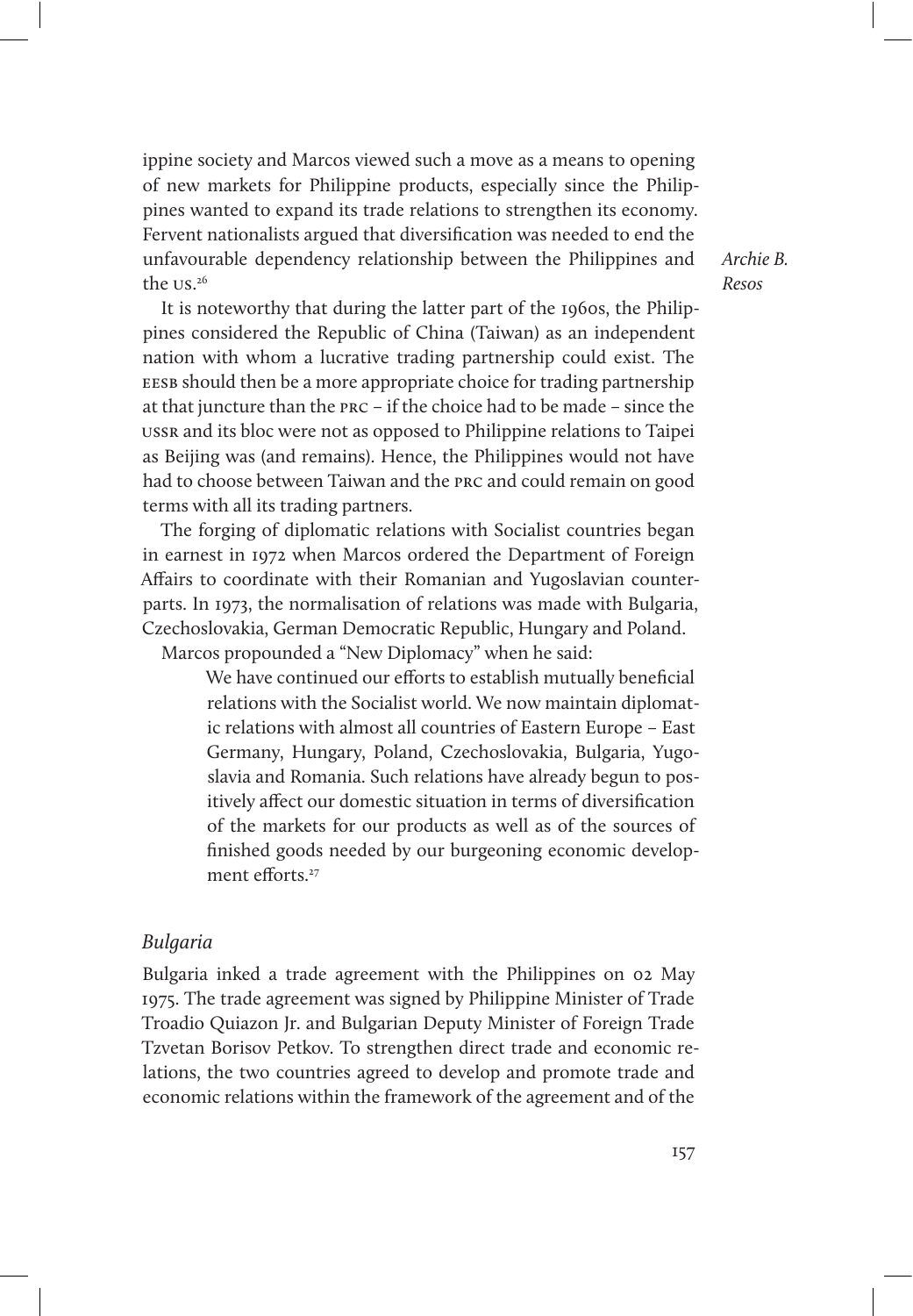laws and regulations of their respective countries.<sup>28</sup> The exchange of goods would be carried out based on the prevailing world market prices with authorised Philippine import and export enterprises and Bulgarian foreign trade organisations. In the agreement, Bulgaria's list of possible exports included machinery, metal products, building materials, household appliances, chemicals and fertilisers.<sup>29</sup> The other hand, Philippines' list included copper concentrates, coconut oil, abaca, rubber, textiles, and handicraft.<sup>30</sup>

A cultural agreement was signed between the two countries on 09 June 1978. The Philippines and Bulgaria had the common desire to promote and develop cultural relations among their respective peoples. A better understanding of each other's cultures was made possible through the exchange of books and periodicals, non-commercial cinematographic films, arts and cultural exhibitions, exchange professors, scholarships, physical education and sports.<sup>31</sup> An accord on economic and technical cooperation was signed by Philippine Minister of Trade Troadio Quiazon Jr. and Bulgarian Deputy Minister of Foreign Trade Spas Georgiev on 10 May 1979. To promote economic and technical cooperation, both governments agreed to undertake feasibility studies, research and designs, and delivery and installation of plants, machinery, and equipment as well as provide technical assistance.<sup>32</sup>

## Czechoslovakia

Czechoslovakia established trade relations with the Philippines on 09 March 1977 with the signing of a trade agreement between Minister Troadio Quiazon Jr. and Minister of Foreign Trade Andrej Barcak. To strengthen Philippine-Czechoslovak trading ties, direct economic relation between the two countries was established on equitable and beneficial bases. The Philippines and Czechoslovakia were to promote and develop their trade and economic relations in accordance with the laws, rules and regulations effective in either country.<sup>33</sup> Exchanges of goods between the two countries would be affected based on the list of goods mentioned in the agreement. The goods for export from the Philippines included coconut oil, logs, Portland cement, coffee, tropical fruits, tobacco, copper, nickel, lead, and chrome.<sup>34</sup> On the other hand, goods for export from the Czechoslovak Socialist Republic included textile, electrical and industrial machinery, metal and wood-

**CEIISS** 3/2014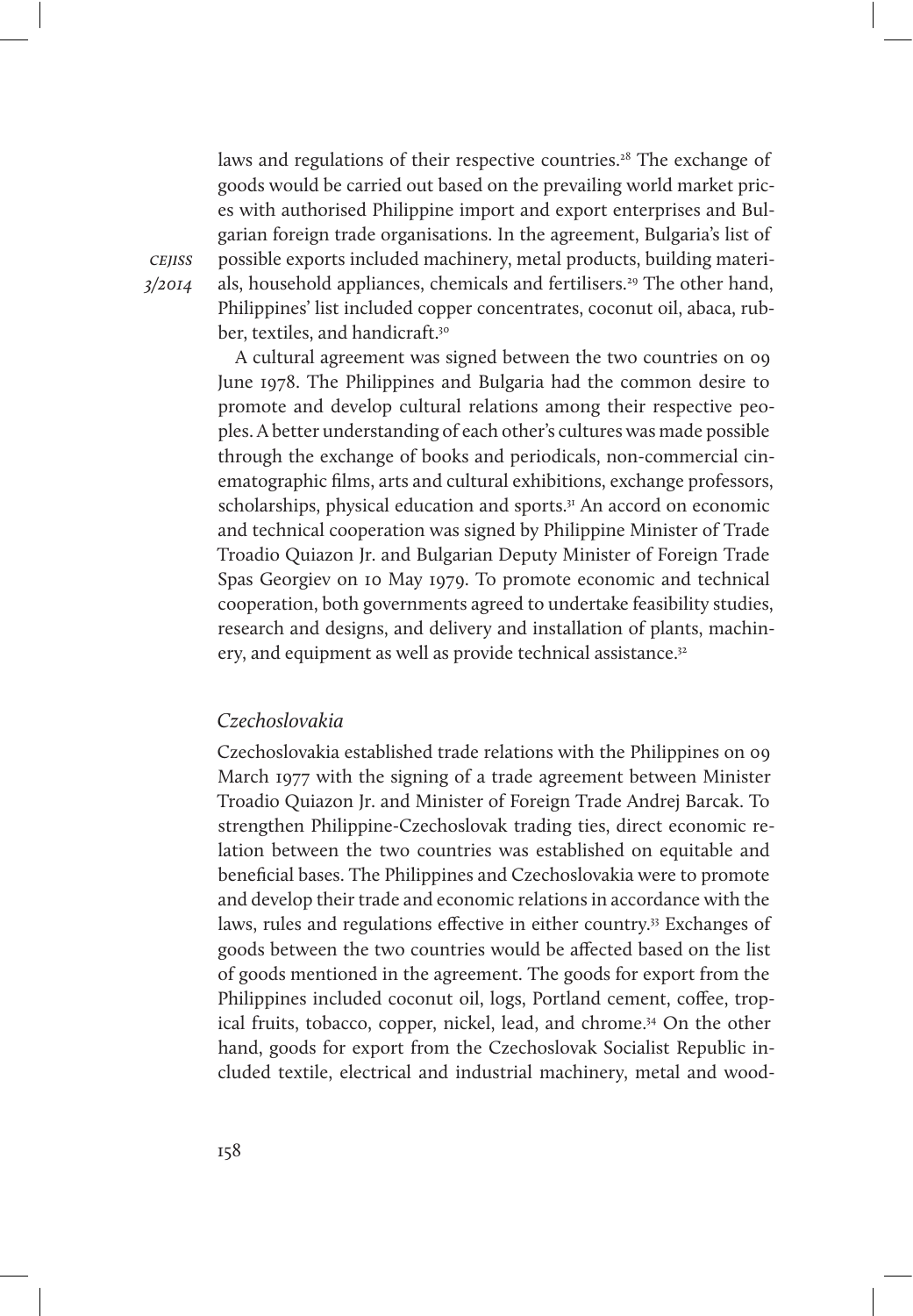working machine tools, construction and road building machinery, and scientific and laboratory equipment.<sup>35</sup>

On 08 October 1974, the Philippines and Czechoslovakia forged a cultural agreement. The agreement was signed by Romulo and Chnoupek. Both countries agreed to promote cultural collaboration on the basis of mutual respect for their sovereignty and in conformity with the laws and regulations in force in each country. Both countries were encouraged to promote better understanding of each other's customs through an exchange of books and periodicals dealing with science, art and education; non-commercial cinematographic films and recordings; art and other cultural exhibitions; exchange professors and scholars, concerts and other performances, and scholarships.36 To strengthen Philippine-Czechoslovak bilateral relations, an Executive Programme of Cultural and Educational Cooperation was signed on 17 July 1979, 22 October 1981 and 02 August 1985. The Programme aimed to finance the studies of two exchange scholars at post graduate level from both the Philippines and Czechoslovakia.37 Experts from each country in music, the graphic arts, literature, theatrical art, museology, care of historical monuments, protection of nature and adult education would also be exchanged.<sup>38</sup>

The Philippines and Czechoslovakia also signed an agreement on 01 June 1983 for the promotion and development of scientific and technical cooperation. It included the provision of scientists, experts and technicians, equipment, instruments, accessories, and organisation of theoretical and practical training programmes.<sup>39</sup>

#### The German Democratic Republic

The German Democratic Republic and the Republic of the Philippines signed a trade agreement through Acting Foreign Minister Jose D. Ingles of the Philippines and Minister of Foreign Affairs Oskar Fisher of East Germany on 07 December 1977. Under the agreement each country granted the other the most-favoured-nation-treatment with respect to the levy of customs duties, taxes and similar charges, and the application of rules and formalities governing customs clearance, as well as the issuance of export and import licenses.40

The trade agreement indicated the products for export of the Philippines as coconut oil and other coconut products, coffee, tobacco leaf,

Philippines and Eastern European Socialist Bloc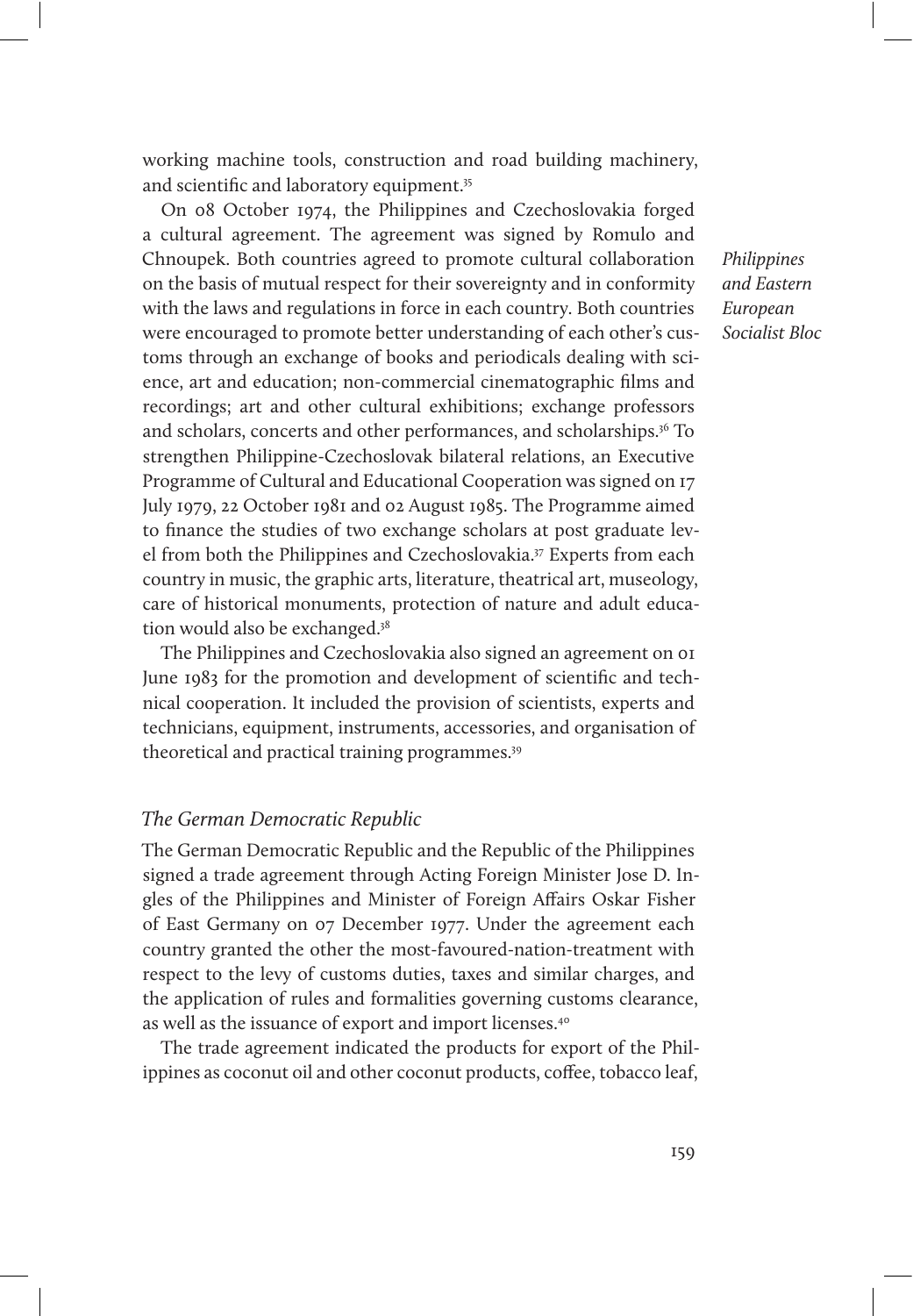animal feed materials, plywood, pineapple, abaca fibre, and copper.<sup>41</sup> Likewise, the products for export by the GDR included machinery, scientific and laboratory equipment, diesel generating sets, ships, capital goods, electronic products, fertilisers, and pharmaceutical products.42 A cultural agreement between the two countries was signed on 06 July 1983. Under this agreement, the Philippines and the GDR agreed to promote friendly cooperation in the fields of culture, art, education, and sports on the basis of mutual respect for their sovereignty, equality and non-interference in each other's internal affairs, in conformity with the laws and regulations in each country, bearing in mind the interests of their respective peoples.43

#### **Hungary**

**CEIISS** 3/2014

> Next in establishing a trade agreement with the Philippines was the Hungarian People's Republic. On 14 October 1976, Minister Quiazon and Hungarian Deputy Minister of Foreign Trade Sandor Udvardi agreed that both countries shall promote the development of trade and economic relations in accordance with the laws, rules and regulations effective in each country, and within the framework of their respective participation in the General Agreement on Tariff and Trade.<sup>44</sup>

> On 15 July 1976, a cultural agreement was forged between Secretary Carlos P. Romulo and Ambassador Ernd Horvath. It provided for exchanges of books, periodicals, recordings for television, radio broadcasting programs, artworks, professors, theatrical, and musical performances, as well as for scholarship grants.45 In the same way, a pact on scientific and technical cooperation was signed by the Philippine Deputy Foreign Minister Manuel Collantes and Hungarian Foreign Minister Fuja Frigyes on 22 February 1980. This agreement encouraged the Philippines and Hungary to promote and develop scientific and technical cooperation in the fields in which the two countries were interested on the basis of the principle of mutual advantage. The scientific and technical cooperation consisted of exchange of experts and technicians for study, grant of fellowships, provision of scientific data, exchange of delegations for short visits and joint technical studies in industry and agriculture.46 In addition to these agreements, an exchange of notes regarding the holders of diplomatic and service or official passports of the Philippines and Hungary was signed in Budapest on 07 July 1994.47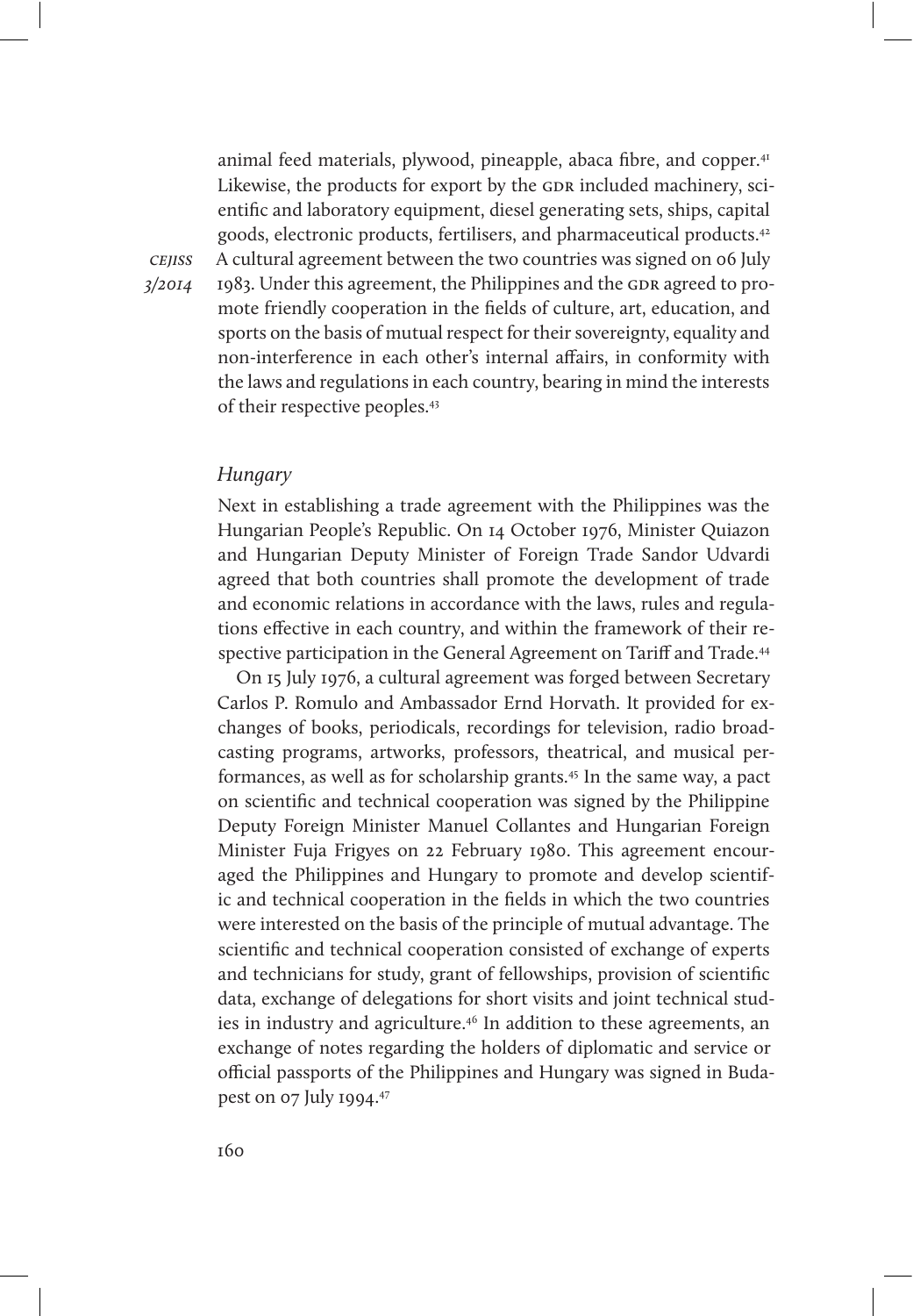### Poland

Of all the countries belonging to the eesb, Poland was the only one to forge a full diplomatic and trading relationship with the Philippines. On 12 February 1976, the Philippine government represented by Minister of Trade Troadio T. Quiazon Jr and the government of the Polish People's Republic represented by Deputy Minister for Foreign Trade Tadeusz Zylkowski signed a trade accord. The agreement provided that both countries accord to each other the most-favoured-nation treatment with regard to custom duties and charges of any kind, rules and formalities connected with customs clearances and internal taxes on imported and exported goods, and the issuance of import and export licenses<sup>48</sup>

Archie B. Resos

## Romania

Romania entered into a trade partnership with the Philippines on 13 April 1975 with Marcos and Ceausescu signing on behalf of their respective countries. The two countries agreed to promote the expansion of trade and economic relations with regard to their respective international rights and duties, taking into account the importance of more favourable conditions of access for their national products to each other's market.49 The list of Romanian products for export to the Philippines included electric motors, transformers, generators, oil drilling equipment, irrigation equipment, food industry equipment, and compressors.<sup>50</sup> Among the Philippine products listed for export to Romania were processed food products, shrimps, prawns, fresh fruits, fish, canned tuna, pineapple juice, beer, rum, and tobacco.<sup>51</sup> A Memorandum of Agreement between the Department of Science and Technology of the Philippines and the Mining Research and Technology of Romania on cooperation in science and technology undertakings was also signed in Manila on 22 August 1994.<sup>52</sup> In the same manner, an agreement relating to the waiver of visa requirements for holders of ordinary passports and abolition of visa fees in certain cases was signed in Manila on 12 April 1975.<sup>53</sup>

### Yugoslavia

Finally, Yugoslavia entered into a trade agreement with the Philippines when Minister of Trade and Industry Roberto Ongpin signed a trade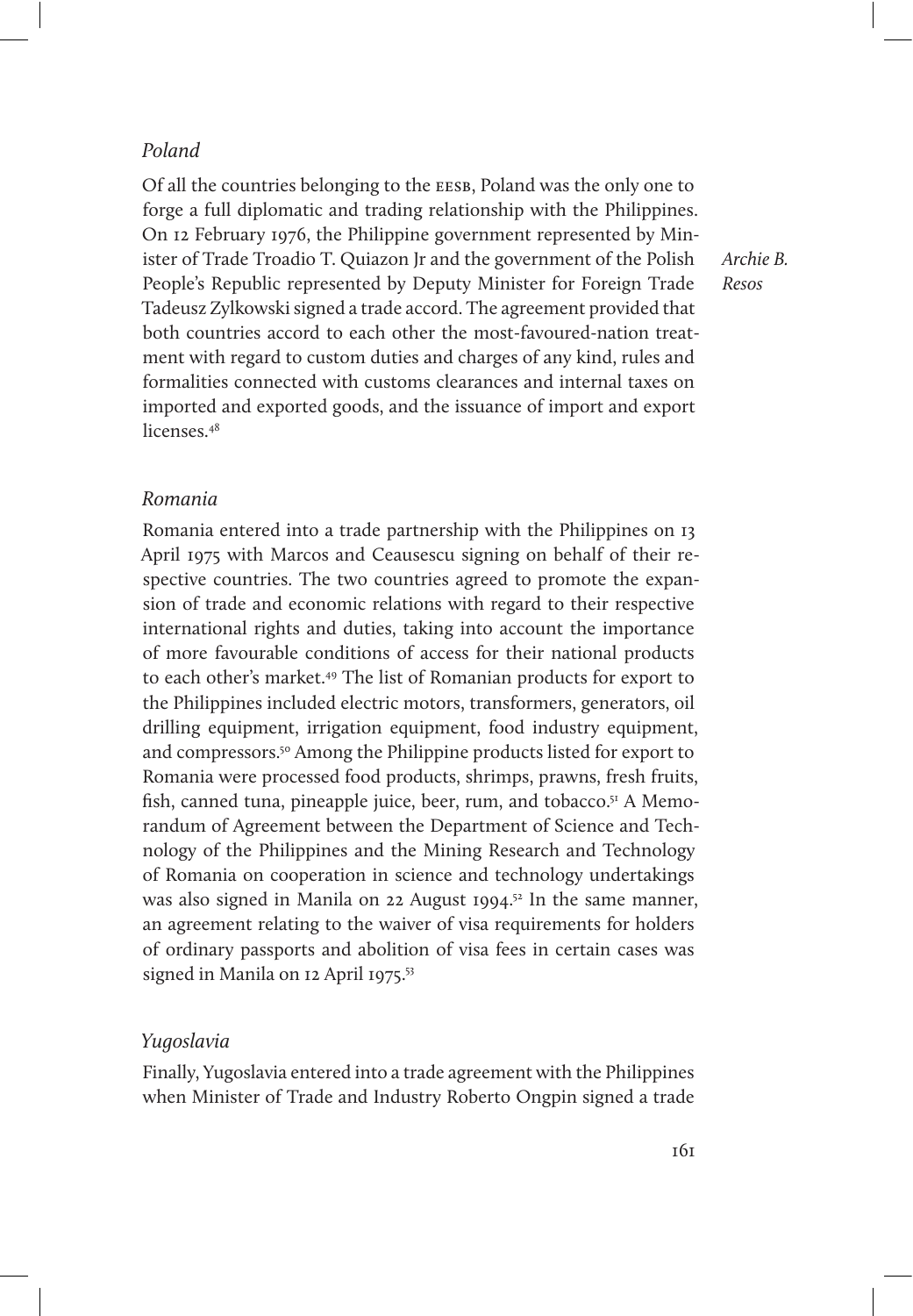accord with the Federal Secretary for Foreign Trade Milenko Bojanic on 07 June 1983 in Belgrade. This agreement directed the Philippines and Yugoslavia to promote direct trade and economic relations, and espouse the expansion of bilateral trade within the framework of the laws and regulations effective in their respective countries.<sup>54</sup>

**CEIISS** 3/2014

A cultural agreement was likewise made between the Philippines and Yugoslavia on 14 September 1977 with the purpose of improving cultural ties through an exchange of books, films and artworks, as well as through cultural exhibitions, scholarship grants and sports.55 On 30 August 1982, a pact on scientific and technical cooperation was forged between the Philippines and Yugoslavia, Romulo and Miodrag Trajkovic signed for their countries. The treaty provided for an exchange of experts and professors, scholarship grants, aid in the preparation of feasibility studies, the training of technical staff, exchange of documentation, and other related forms of cooperation.<sup>56</sup> On 09 March 1973, an exchange of notes for the abolition of non-immigrant visa requirements for the citizens of the Philippines and Yugoslavia was signed in Manila.<sup>57</sup>

As the above section demonstrated through the deployment of empirical data, the 1970's was a decade of intense start-ups in the relationship between the Philippines and an assortment of East European countries situated in the Socialist bloc. The next section seeks to show some of the implications of the momentum created over the course of that decade.

# Economic Implications in Trade and Tourism

The Philippines' forging of diplomatic and trading relationships with the EESB was a milestone in the country's search for a market for its products. The opening of the diplomatic and trade relations with the Eastern European countries bolstered efforts to establish diplomatic ties with the ussr and, by extension, the prc. The foreign policy of Marcos proved effective in dealing with smaller Eastern European countries first. It took the form of an active search for new friends and markets among the Socialist countries in Eastern Europe.<sup>58</sup>

In terms of bilateral relations, Marcos' Administration sought to mobilise the Philippines' diplomatic posts among the EESB for the promotion of trade and tourism. In fact, Trade Promotion Units were created in each of these posts headed by a Philippine ambassador or consul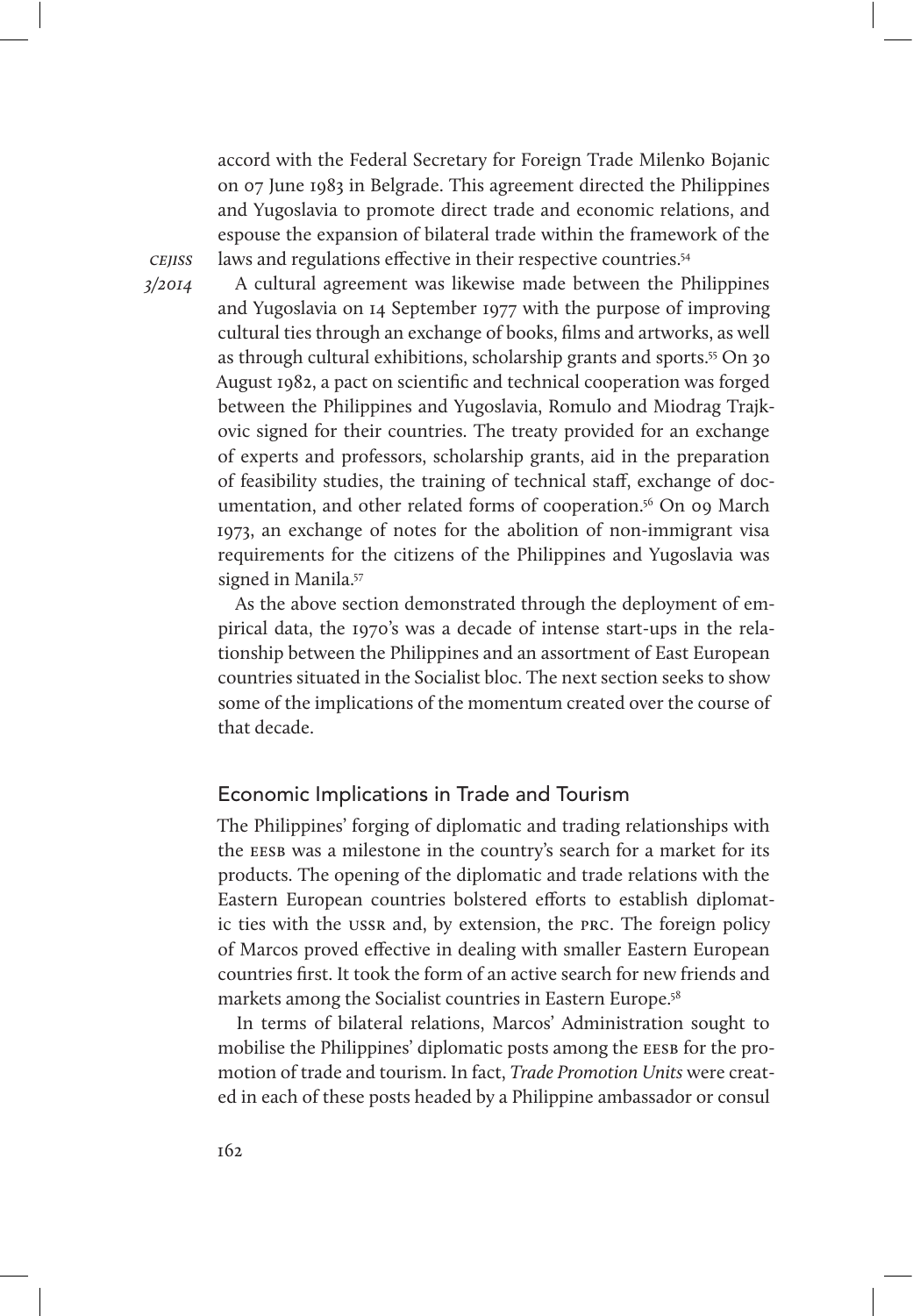general.59 This proved to be an effective diplomatic move. According to Deputy Foreign Minister Manuel Collantes:

> The trade promotion units later assumed expanded roles such as encouraging investment and tourism in the country and sourcing out placement for our skilled manpower . . . with this setup, our officers became more responsive to national development programmes.<sup>60</sup>

Tables 1 to 3 present the development of the Philippine trade with Eastern Europe from 1971 to 1975.

Table 1. Trends in Philippine-EESB Trade from 1971 to 1975 (in US dollars)

|                | Imports from the EESB |             |             |           |           |  |
|----------------|-----------------------|-------------|-------------|-----------|-----------|--|
|                | 1971                  | 1972        | 1973        | 1974      | 1975      |  |
| Bulgaria       | X                     | X           | X           | 28,742    | 28,765    |  |
| Czechoslovakia | $\mathbf x$           | 88,888      | 75,507      | 777,645   | 1,047,161 |  |
| East Germany   | $\mathbf x$           | $\mathbf x$ | $\mathbf x$ | 2,235     | 6,605     |  |
| Hungary        | X                     | 1,123       | 37,177      | 29,395    | 61,169    |  |
| Poland         | $\mathbf x$           | $\mathbf x$ | 113,868     | 4,209,522 | 71,978    |  |
| Romania        | X                     | X           | 333,220     | 519,095   | 4,601,514 |  |
| Yugoslavia     | $\mathbf X$           | 8,176       | 60,481      | 9,622,945 | 4,726,822 |  |

|                | Exports to the EESB |             |       |             |        |  |
|----------------|---------------------|-------------|-------|-------------|--------|--|
|                | 1971                | 1972        | 1973  | 1974        | 1975   |  |
| Bulgaria       | X                   | $\mathbf X$ | 2,720 | $\mathbf X$ | 18,417 |  |
| Czechoslovakia | X                   | $\mathbf X$ | X     | 100         | X      |  |

continues →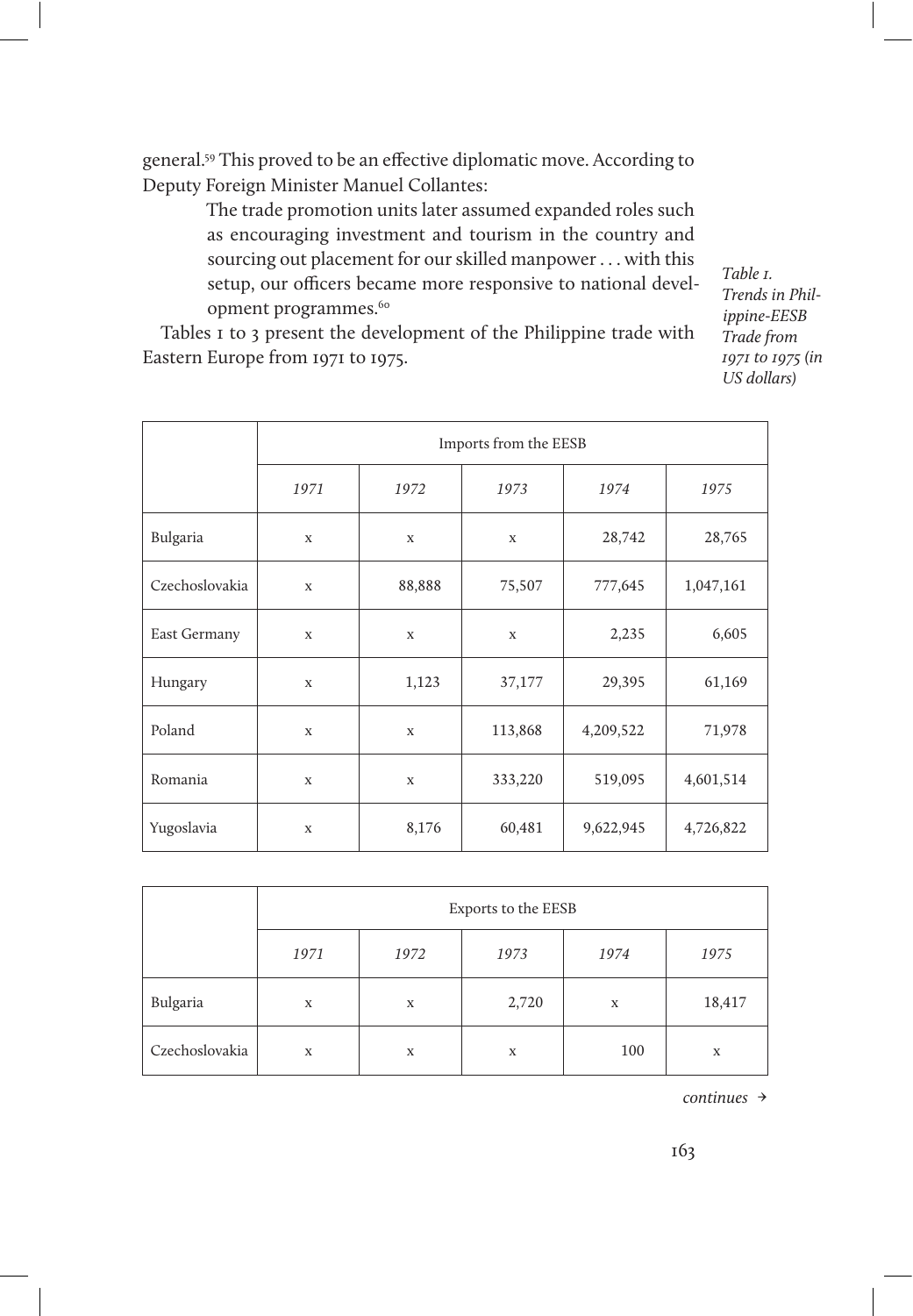#### ← continues

 $\overline{\phantom{a}}$ 

| East Germany | $\mathbf X$ | $\mathbf X$ | $\mathbf X$ | $\mathbf X$ | $\mathbf X$ |
|--------------|-------------|-------------|-------------|-------------|-------------|
| Hungary      | $\mathbf X$ | $\mathbf X$ | $\mathbf X$ | $\mathbf X$ | $\mathbf X$ |
| Poland       | $\mathbf X$ | $\mathbf X$ | $\mathbf X$ | $\mathbf X$ | 118,430     |
| Romania      | $\mathbf X$ | $\mathbf X$ | $\mathbf X$ | $\mathbf X$ | 15,738      |
| Yugoslavia   | 105,000     | $\mathbf X$ | 49,287      | 116,766     | 380,741     |

|                | <b>Total Trade</b> |             |             |           |           |  |
|----------------|--------------------|-------------|-------------|-----------|-----------|--|
|                | 1971               | 1972        | 1973        | 1974      | 1975      |  |
| Bulgaria       | $\mathbf X$        | $\mathbf X$ | 2,720       | 28,742    | 47,182    |  |
| Czechoslovakia | $\mathbf x$        | 88,888      | 76,507      | 777,715   | 1,047,161 |  |
| East Germany   | $\mathbf x$        | $\mathbf X$ | $\mathbf x$ | 2,235     | 6,605     |  |
| Hungary        | $\mathbf X$        | 1,123       | 37,177      | 29,395    | 61,169    |  |
| Poland         | $\mathbf x$        | $\mathbf X$ | 113,868     | 4,209,522 | 190,408   |  |
| Romania        | X                  | X           | 333,220     | 519,095   | 4,617,252 |  |
| Yugoslavia     | 105,000            | 8,176       | 109,768     | 9,739,711 | 5,107,563 |  |

|                | Balance of Trade |         |          |          |           |
|----------------|------------------|---------|----------|----------|-----------|
|                | 1971             | 1972    | 1973     | 1974     | 1975      |
| Bulgaria       | X                | X       | $2,720+$ | 28,742-  | 10,348-   |
| Czechoslovakia | X                | 88,999- | 76,507-  | 777,545- | 1,047161- |

continues →

 $\overline{\phantom{a}}$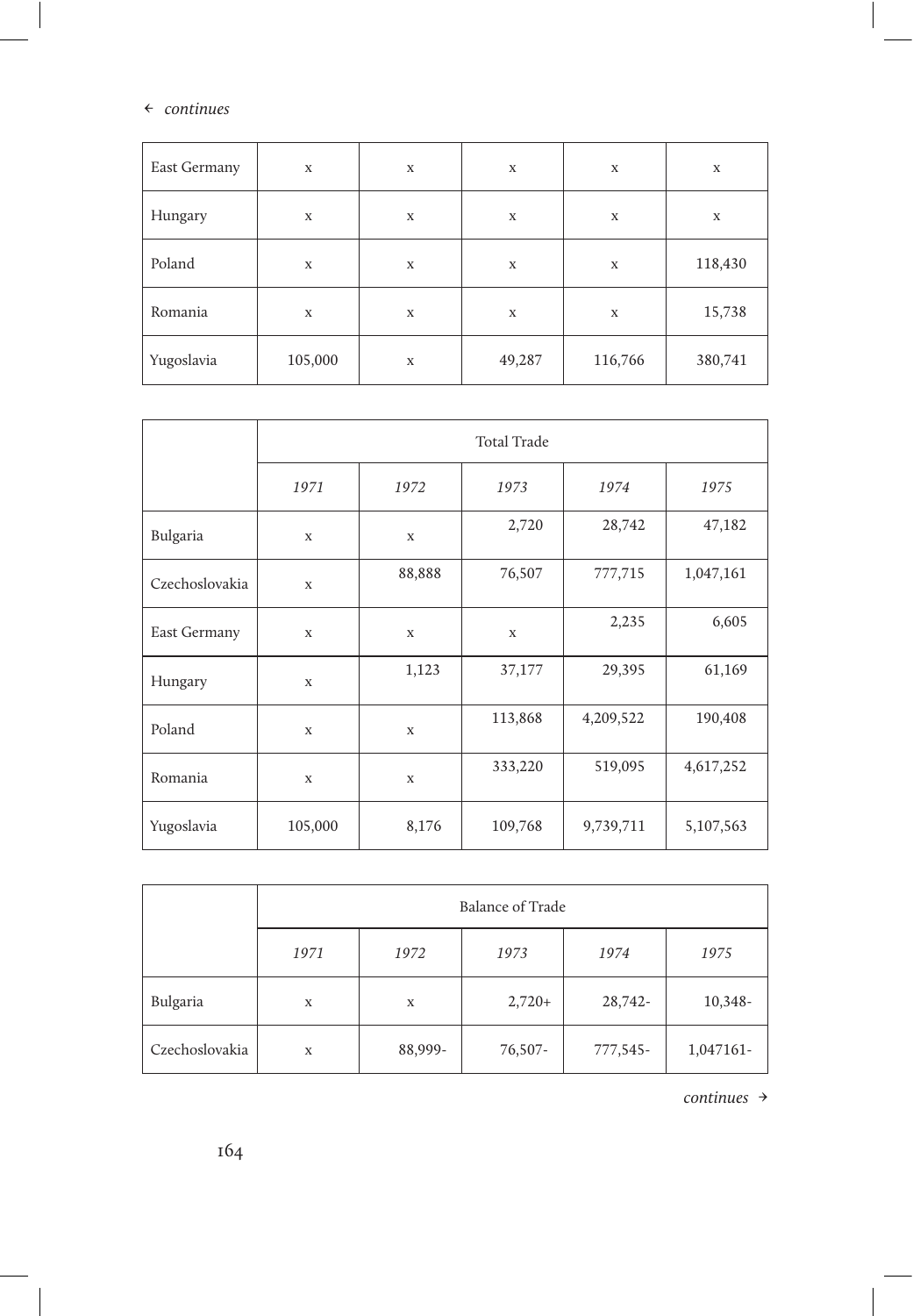#### ← continues

| East Germany | X          | X        | X         | $2,235-$   | $6,605-$   |
|--------------|------------|----------|-----------|------------|------------|
| Hungary      | X          | $1,123-$ | $37,177-$ | 29,395-    | 61,169-    |
| Poland       | X          | X        | 113,868-  | 4,209,522- | $46,452+$  |
| Romania      | X          | X        | 333,220-  | 519,095-   | 4,585,776- |
| Yugoslavia   | $105,000+$ | $8,176-$ | 11,194-   | 9,506,179- | 4,346,081- |

Source: Collated from the Central Bank Statistical Bulletin and Philippine Statistical Yearbook 1975, 1976, 1984, 1985 and 1986.

> Table 2. Trends in Philippine-EESB Trade from 1976 to 1979 (in US dollars)

|         | Imports from the EESB |           |           |            |  |
|---------|-----------------------|-----------|-----------|------------|--|
|         | 1976                  | 1977      | 1978      | 1979       |  |
| Romania | 6,024,000             | 1,518,000 | 237,000   | 14,282,000 |  |
| Others  | 4,494,000             | 2,348,000 | 5,506,000 | 9,604,000  |  |

|         | Exports to the EESB |           |           |           |  |
|---------|---------------------|-----------|-----------|-----------|--|
|         | 1976                | 1977      | 1978      | 1979      |  |
| Romania | 13,656,000          | 5,882,000 | X         | 7,711,000 |  |
| Others  | 5,631,000           | 5,797,000 | 1,805,000 | 1,264,000 |  |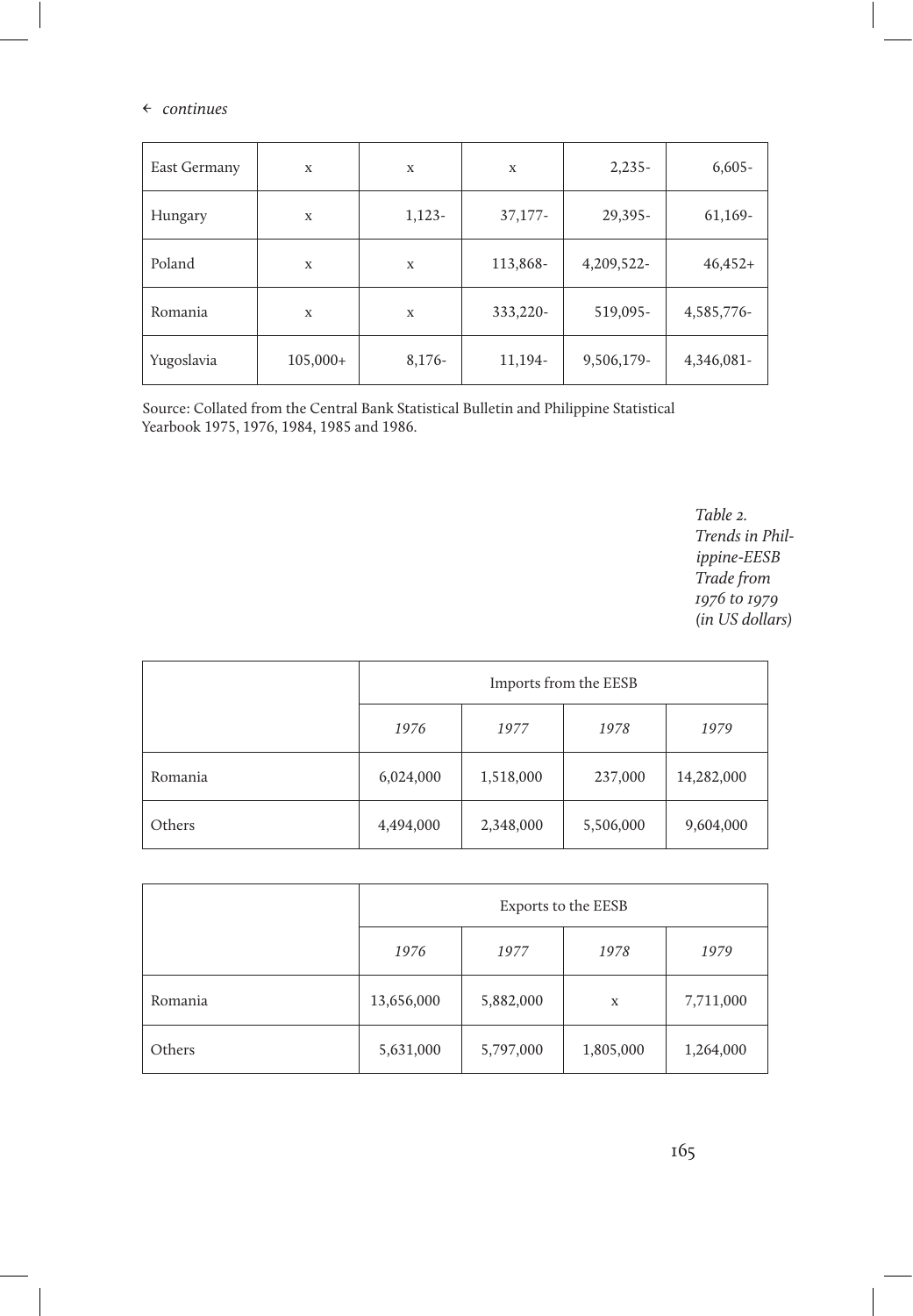|         | Total Trade |           |           |            |  |
|---------|-------------|-----------|-----------|------------|--|
|         | 1976        | 1977      | 1978      | 1979       |  |
| Romania | 19,680,000  | 7,400,000 | 237,000   | 21,993,000 |  |
| Others  | 10,125,000  | 8,145,000 | 7,311,000 | 10,868,000 |  |

|         | Balance of Trade |              |            |            |  |
|---------|------------------|--------------|------------|------------|--|
|         | 1976             | 1977         | 1978       | 1979       |  |
| Romania | 7,632,000+       | $4,364,000+$ | 237,000-   | 6,571,000- |  |
| Others  | $1,137,000+$     | $3,449,000+$ | 3,701,000- | 8,340,000- |  |

Source: Collated from the Central Bank Statistical Bulletin and Philippine Statistical Yearbook 1975, 1976, 1984, 1985 and 1986.

Table 3. Trends in Philippine-EESB Trade from 1980 to 1984 (in US dollars)

|                     |           | Imports from the EESB |           |           |           |  |  |
|---------------------|-----------|-----------------------|-----------|-----------|-----------|--|--|
|                     | 1980      | 1981                  | 1982      | 1983      | 1984      |  |  |
| Bulgaria            | 1,147,648 | 1,337,123             | 2,257,630 | 3,579,155 | 304       |  |  |
| Czecho-<br>slovakia | 2,953,996 | 2,254,892             | 3,126,216 | 4,921,815 | 1,472,243 |  |  |
| East Germany        | 4,521,088 | 5,184,602             | 2,180,384 | 2,689,528 | 432,877   |  |  |
| Hungary             | 150,629   | 657,775               | 629,976   | 229,923   | 85,483    |  |  |

continues →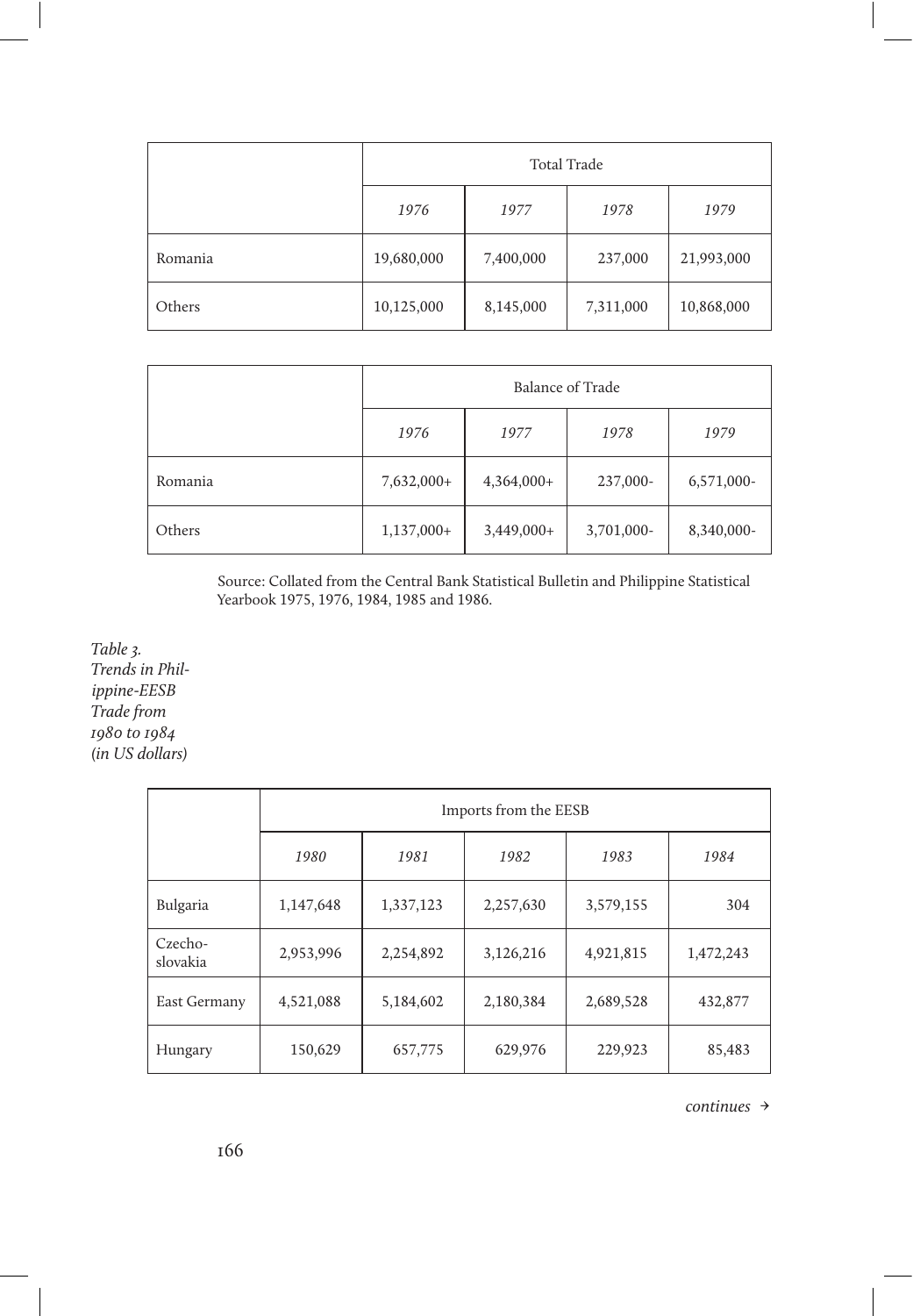#### ← continues

| Poland     | 5,496,907 | 2,012,549 | 1,771,454 | 1,427,469 | 1,438,772 |
|------------|-----------|-----------|-----------|-----------|-----------|
| Romania    | 2,036,871 | 2,479,072 | 4,810,336 | 1,725,405 | 3,534,490 |
| Yugoslavia | 54,244    | 284,805   | 227,444   | 2,149,531 | 443,618   |

|                     | Exports to the EESB |           |             |           |         |  |  |  |  |  |
|---------------------|---------------------|-----------|-------------|-----------|---------|--|--|--|--|--|
|                     | 1980                | 1981      | 1982        | 1983      | 1984    |  |  |  |  |  |
| Bulgaria            | X                   | 82,467    | 733,555     | 2,415,763 | 167     |  |  |  |  |  |
| Czecho-<br>slovakia | X                   | 219,957   | 497,005     | 54,182    | 45,480  |  |  |  |  |  |
| East Germany        | 4,743,284           | 299,437   | $\mathbf x$ | 488,816   | 87,553  |  |  |  |  |  |
| Hungary             | 15,750              | 226,682   | 2,892,889   | 1,145,721 | 127,546 |  |  |  |  |  |
| Poland              | 3,695,230           | 375,718   | 535,872     | 570,498   | 418,771 |  |  |  |  |  |
| Romania             | 4,175,650           | 5,938     | 50,000<br>X |           | 100     |  |  |  |  |  |
| Yugoslavia          | 4,203,792           | 3,828,866 | 380,507     | 43,403    | 12,181  |  |  |  |  |  |

|                | <b>Total Trade</b> |           |            |           |           |  |  |  |  |
|----------------|--------------------|-----------|------------|-----------|-----------|--|--|--|--|
|                | 1980               | 1981      | 1982       | 1983      | 1984      |  |  |  |  |
| Bulgaria       | 1,147,648          | 1,419,590 | 2,991,185  | 5,994,918 | 471       |  |  |  |  |
| Czechoslovakia | 2,953,996          | 2,474,849 | 3,623,221  | 4,975,997 | 1,517,723 |  |  |  |  |
| East Germany   | 9,264,372          | 5,484,039 | 2,1880,384 | 3,178,344 | 520,430   |  |  |  |  |
| Hungary        | 166,379            | 884,457   | 3,522,865  | 1,375,644 | 213,029   |  |  |  |  |

continues →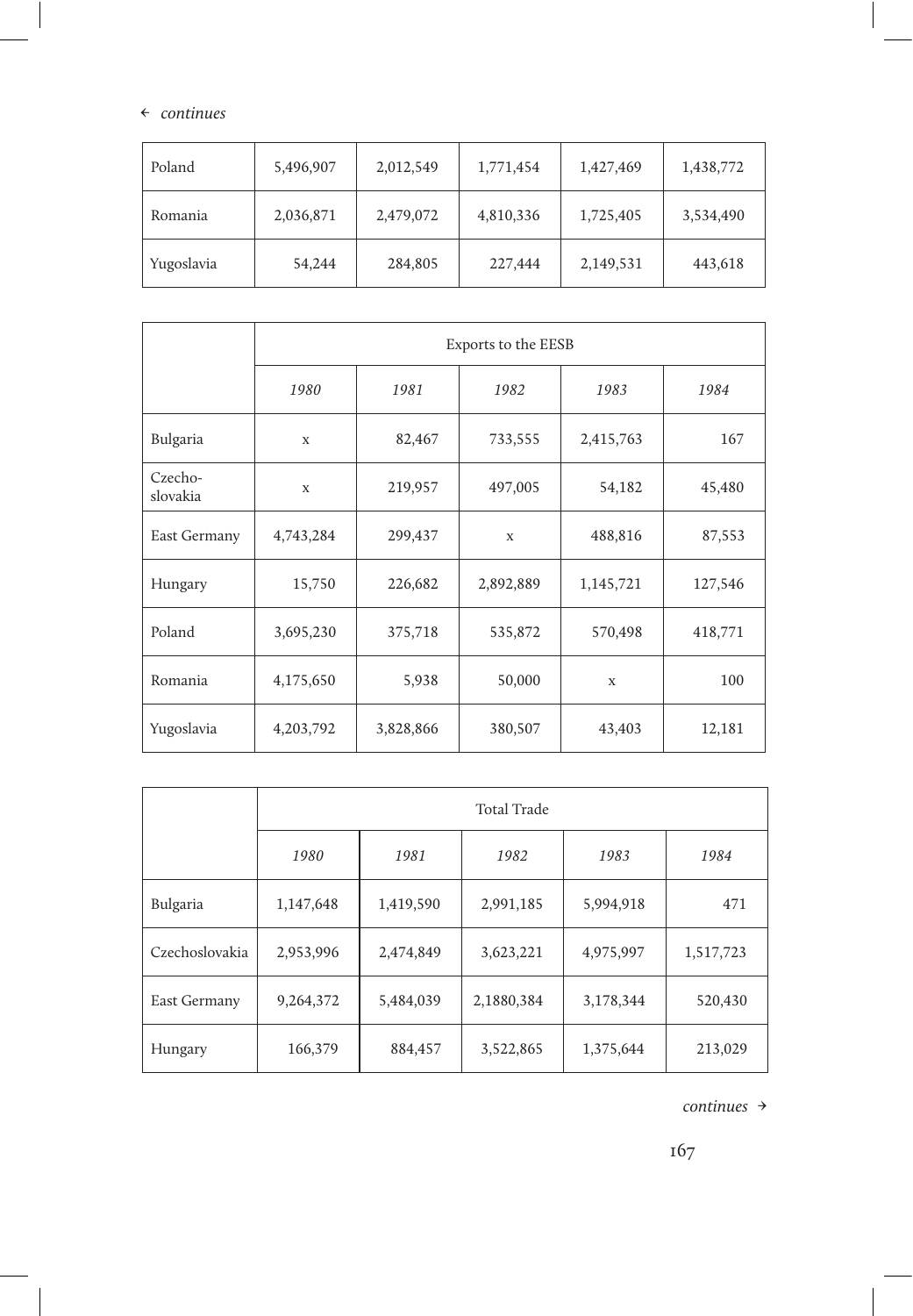| Poland     | 9,192,137 | 2,388,267 | 2,307,326 | 1,997,967 | 1,857,542 |
|------------|-----------|-----------|-----------|-----------|-----------|
| Romania    | 6,212,521 | 2,485,010 | 4,860,336 | 1,725,405 | 3,534,590 |
| Yugoslavia | 4,258,036 | 4,113,671 | 607,951   | 2,192,934 | 455,799   |

|                | <b>Balance of Trade</b> |              |              |            |            |  |  |  |  |  |
|----------------|-------------------------|--------------|--------------|------------|------------|--|--|--|--|--|
|                | 1980                    | 1981         | 1982         | 1983       | 1984       |  |  |  |  |  |
| Bulgaria       | 1,147,648-              | 1,254,656-   | 1,524,075-   | 1,163,392- | $137 -$    |  |  |  |  |  |
| Czechoslovakia | 2,953,996-              | 2,034,935-   | 2,692,211-   | 4,867,633- | 1,426,763- |  |  |  |  |  |
| East Germany   | $222,196+$              | 4,885,165-   | 2,180,384-   | 2,200,712- | 345,324-   |  |  |  |  |  |
| Hungary        | 134,879-                | 431,093-     | $2,262,913+$ | $915,798+$ | $42,063+$  |  |  |  |  |  |
| Poland         | 1,801,677-              | 1,636,831-   | 1,235,582-   | 856,971-   | 1,020,000- |  |  |  |  |  |
| Romania        | $2,138,779+$            | 2,473,134-   | 4,760,336-   | 1,725,405- | 3,534,390- |  |  |  |  |  |
| Yugoslavia     | $4,149,548+$            | $3,544,061+$ | $153,063+$   | 2,106,128- | 431,437-   |  |  |  |  |  |

Source: Collated from the Central Bank Statistical Bulletin and Philippine Statistical Yearbook 1975, 1976, 1984, 1985 and 1986.

From the opening of trade relations in 1972 and 1973, the Philippines gradually increased its import of Eastern European products – particularly machinery and equipment – however, the balance of trade was favourable to the EESB. Yet, between 1976 and 1977 there was a shift and the balance of trade favoured the Philippines as compared to Romania and other Socialist states. It is noteworthy that from 1980 to 1984, total trade increased substantially between the Philippines and the EESB. With the exception of Hungary and Yugoslavia, the Philippines had a negative trade balance with other Socialist countries. The Eastern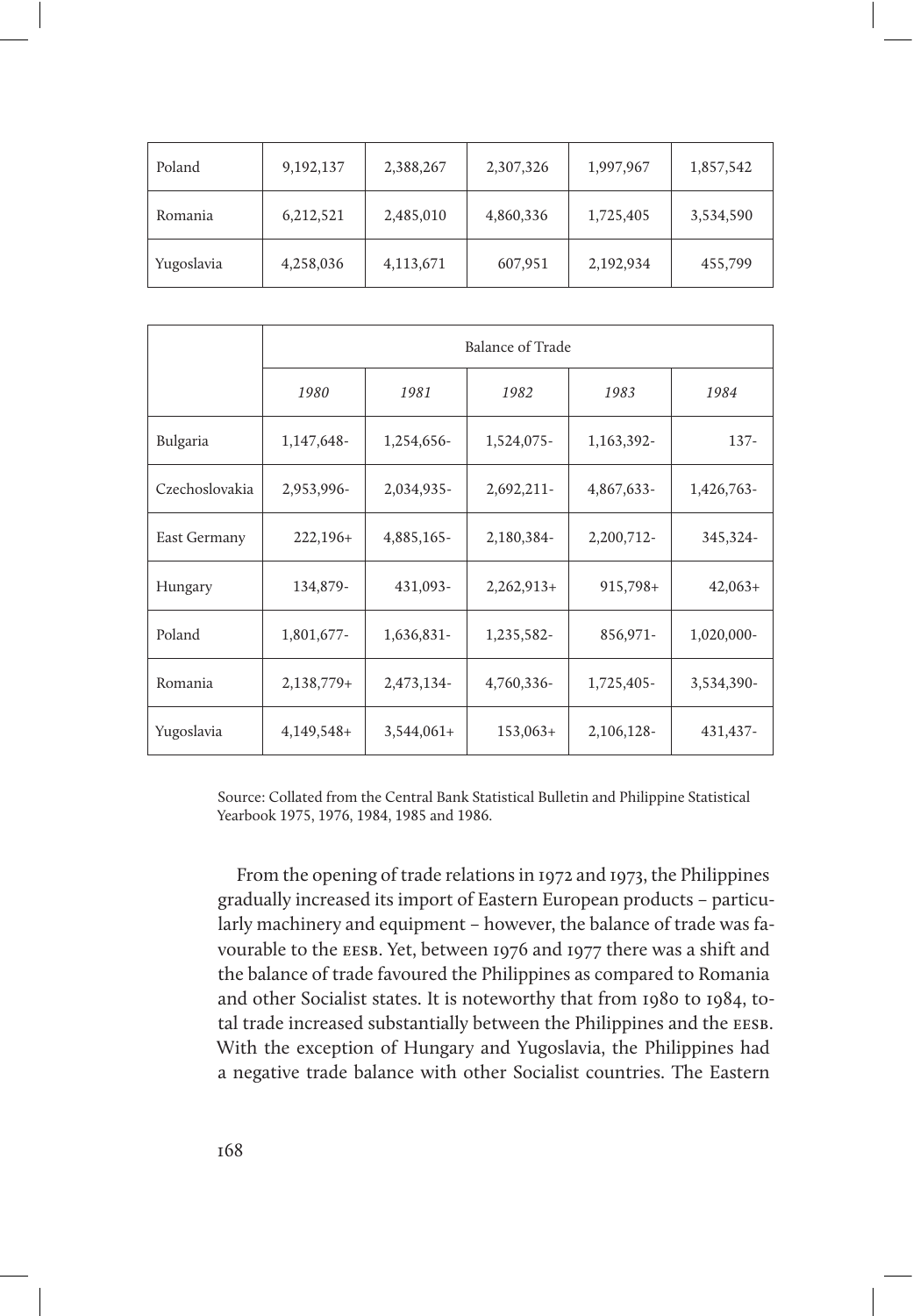European countries exported tractors, machinery, equipment and other industrial products to our country, while we exported coconut oil, minerals and other agricultural products.

Philippine exports to the EESB, from 1972 to 1982, is shown in Table 4.

Table 4. Philippine Exports to the EESB (1972 – 1982) by Commodity (in US dollars)

| Products                 | Romania     | Yugoslavia  | G.D.R.      | Poland      | Bulgaria    | Czech.      | Hungary     | Total      |  |  |  |  |
|--------------------------|-------------|-------------|-------------|-------------|-------------|-------------|-------------|------------|--|--|--|--|
|                          | Primary     |             |             |             |             |             |             |            |  |  |  |  |
| Copper                   | 10,262,200  | 16,442,800  | 299,400     | X           | X           | $\mathbf x$ | X           | 27,004,400 |  |  |  |  |
| Sawlogs,<br>Venfer Logs  | X           | X           | $\mathbf x$ | X           | 236,400     | $\mathbf X$ | X           | 236,400    |  |  |  |  |
| Chromium                 | $\mathbf X$ | 1,200,600   | $\mathbf x$ | X           | 5,500       | X           | X           | 1,206,100  |  |  |  |  |
| Abaca                    | 312,000     | 129,000     | X           | 554,400     | X           | $\mathbf X$ | $\mathbf X$ | 995,400    |  |  |  |  |
| Gold                     | 1,004,100   | 1,856,000   | $\mathbf x$ | X           | 118,700     | 219,900     | 67,600      | 3,266,300  |  |  |  |  |
| <b>Buntal</b><br>Fiber   | $\mathbf X$ | $\mathbf X$ | 800         | $\mathbf X$ | $\mathbf X$ | $\mathbf X$ | $\mathbf X$ | 800        |  |  |  |  |
| Vegetable                | $\mathbf X$ | 200         | $\mathbf X$ | $\mathbf X$ | $\mathbf X$ | $\mathbf X$ | 37,600      | 37,800     |  |  |  |  |
| Tobacco                  | $\mathbf X$ | X           | $\mathbf X$ | $\mathbf X$ | $\mathbf X$ | 3,200       | $\mathbf X$ | 3,200      |  |  |  |  |
| Centrifugal<br>Sugar     | 25,682,000  | $\mathbf X$ | 4,743,200   | 1,271,500   | $\mathbf X$ | $\mathbf X$ | $\mathbf X$ | 31,696,700 |  |  |  |  |
| Copra                    | $\mathbf X$ | $\mathbf X$ | 3,049,600   | $\mathbf X$ | $\mathbf X$ | $\mathbf X$ | 15,700      | 3,065,300  |  |  |  |  |
| Coconut oil,<br>crude    | $\mathbf X$ | $\mathbf X$ | $\mathbf X$ | 371,700     | 314,200     | 669,400     | $\mathbf X$ | 1,355,300  |  |  |  |  |
| Non-conif-<br>erous wood | $\mathbf X$ | 1,606,000   | 4,789,300   | $\mathbf X$ | $\mathbf X$ | $\mathbf X$ | $\mathbf X$ | 6,395,300  |  |  |  |  |
| Fruits and<br>Vegetables | $\mathbf X$ | $\mathbf X$ | 700         | 10,800      | $\mathbf X$ | $\mathbf X$ | 430,000     | 441,500    |  |  |  |  |

continues →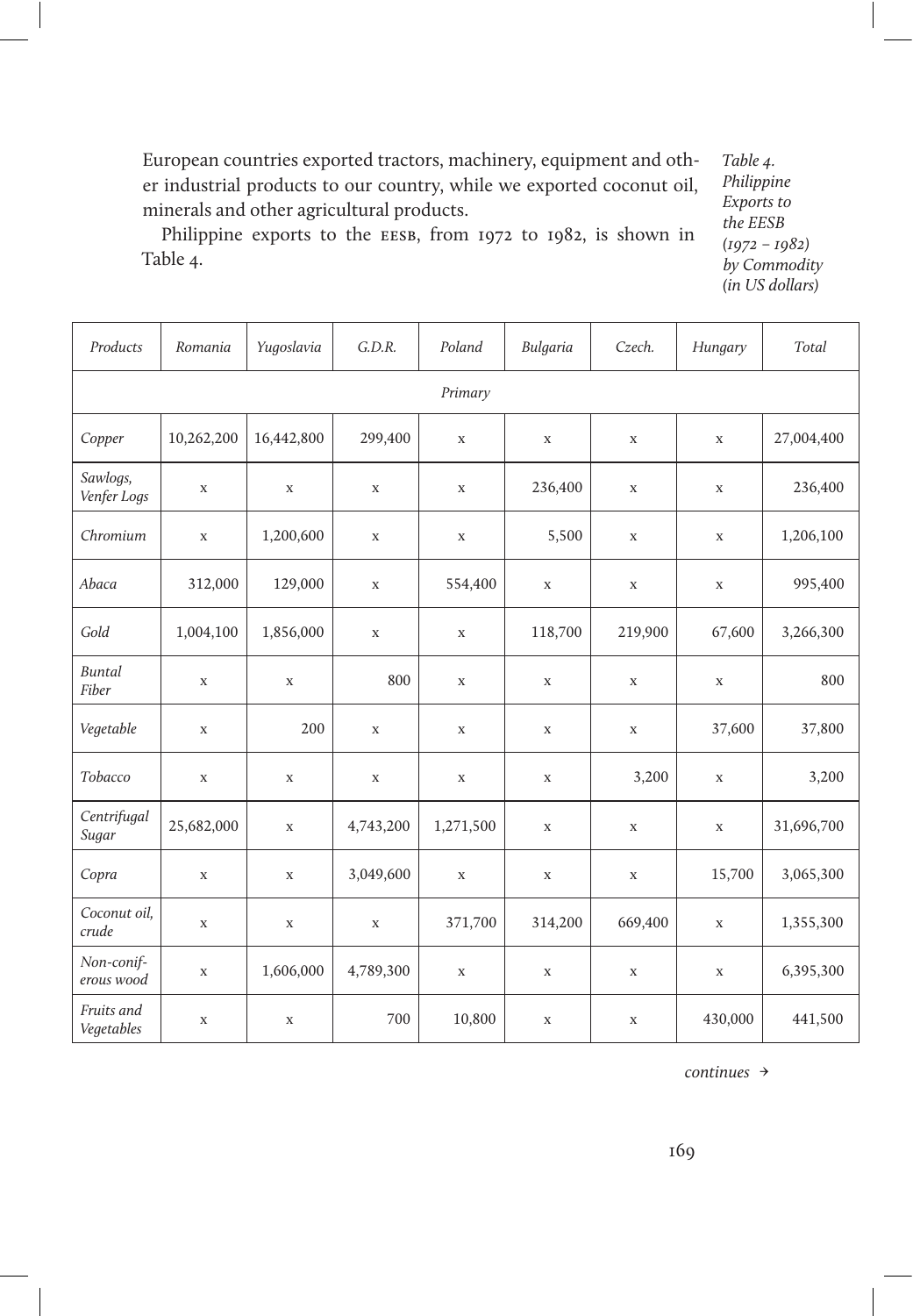### ← continues

| Semi-Manufactured               |             |             |             |                                  |             |             |             |             |  |
|---------------------------------|-------------|-------------|-------------|----------------------------------|-------------|-------------|-------------|-------------|--|
| Abaca Rope                      | $\mathbf X$ | $\mathbf X$ | $\mathbf X$ | 56,100<br>347,500<br>$\mathbf X$ |             | 69,500      | 473,100     |             |  |
| Veneer<br><b>Sheets</b>         | $\mathbf x$ | $\mathbf X$ | $\mathbf X$ | 55,300                           | 348,200     | $\mathbf X$ | $\mathbf X$ | 348,200     |  |
| Silver                          | 4,413,200   | 4,424,400   | $\mathbf X$ | $\mathbf X$                      | $\mathbf X$ | 123,100     | $\mathbf X$ | 8,960,700   |  |
| Chlorites<br>Hypochlo-<br>rites | $\mathbf X$ | $\mathbf X$ | $\mathbf X$ | 123,800                          | 321,700     | $\mathbf X$ | $\mathbf X$ | 445,500     |  |
| Ferro-<br>Manganese             | 2,614,400   | 12,100      | 178,300     | $\mathbf X$                      | $\mathbf X$ | 38,600      | $\mathbf X$ | 2,843,400   |  |
|                                 |             |             |             | Manufactured                     |             |             |             |             |  |
| Desiccated<br>Coconut           | $\mathbf x$ | 1,378,300   | 722,400     | 593,500                          | 231,400     | 961,100     | $\mathbf X$ | 3,886,700   |  |
| Refined<br>Petroleum            | 114,100     | 318,500     | $\mathbf X$ | 367,100                          | 132,600     | $\mathbf X$ | 129,500     | 1,061,800   |  |
| Petrol. Prod.<br>For Int'l      | 1,228,200   | $\mathbf X$ | $\mathbf X$ | 739,800                          | $\mathbf X$ | $\mathbf X$ | $\mathbf X$ | 1,968,000   |  |
| Household<br>Wood               | $\mathbf X$ | 158,100     | $\mathbf X$ | $\mathbf X$                      | 161,300     | $\mathbf X$ | $\mathbf X$ | 319,400     |  |
| Films                           | $\mathbf X$ | $\mathbf X$ | 237,200     | 455,800                          | $\mathbf X$ | $\mathbf X$ |             | 693,000     |  |
| <b>Basket</b><br>Work           | $\mathbf x$ | $\mathbf X$ | 8,900       | $\mathbf X$                      | $\mathbf X$ | $\mathbf X$ | $\mathbf X$ | 8,900       |  |
| Samples                         | $\mathbf x$ | $\mathbf X$ | $\mathbf X$ | $\mathbf X$                      |             | 1,300       | 11,612      | 12,192      |  |
| <b>Articles</b>                 | $\mathbf X$ | $\mathbf X$ | $\mathbf X$ | 500                              | 23,600      | $\mathbf X$ | $\mathbf X$ | 24,100      |  |
| Personal<br>Effects             | 13,700      | 1,200       | $\mathbf X$ | 4,500                            | 13,500      | 700         | $\mathbf X$ | 33,600      |  |
| Replace-<br>ments               | $\mathbf X$ | $\mathbf X$ | $\mathbf X$ | 59,100                           | $\mathbf X$ | $\mathbf X$ | $\mathbf X$ | 59,100      |  |
| Dresses                         | 7,900       | 6,300       | 2,647,300   | $\mathbf X$                      | $\mathbf X$ | 186,400     | $\mathbf X$ | 2,847,900   |  |
| Coffee                          | $\mathbf X$ | $\mathbf X$ | 1,021,900   | X                                | $\mathbf X$ | 123,100     | $\mathbf X$ | 1,145,000   |  |
| Total<br>Export                 | 45,651,800  | 27,533,500  | 17,699,000  | 4,664,900                        | 2,254,600   | 2,326,800   | 761,512     | 100,892,112 |  |

Source: Central Bank Statistics, Annual Report for the year 1982.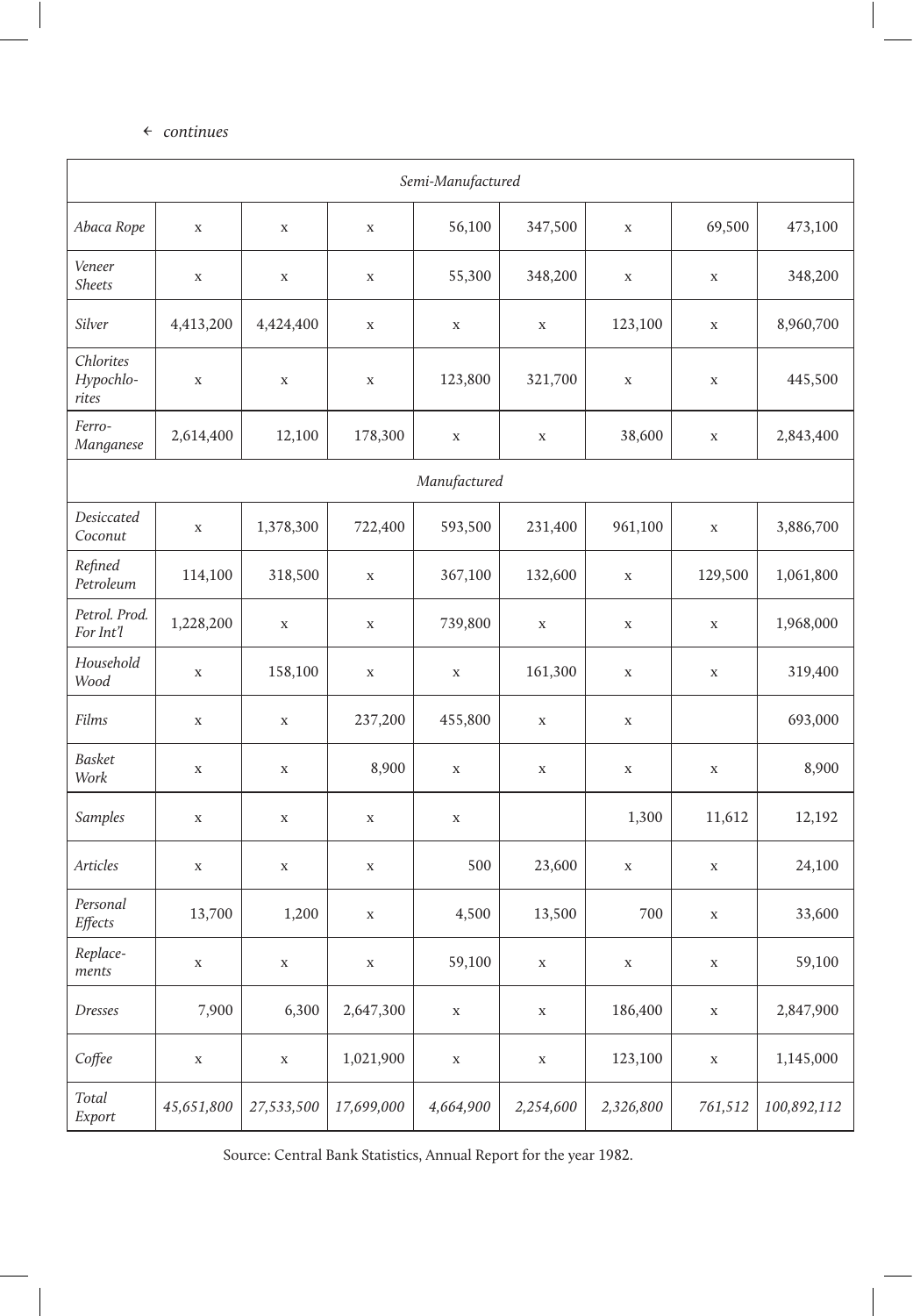Primary, semi-manufactured, and manufactured products were the main export of the Philippines to the eesb from 1972 to 1982. The top ten export of the Philippines to the EESB include centrifugal sugar, copper, silver, non-coniferous wood, desiccated coconut, gold, copra, dresses, ferro-manganese, and petroleum products for international delivery. Other substantial export of the Philippines include coconut oil, chromium, coffee, refined petroleum product, abaca, cinematograph films, chlorites, cordage, fruits and vegetables and others.

Romania remains the Philippines top export destination with \$45,651,800. Other export destinations in Eastern Europe were Yugoslavia, \$27,533,500; German Democratic Republic, \$17,699,000; Poland, \$4,664,900; Czechoslovakia, \$2,325,800; Bulgaria, \$2,254,600 and Hungary, \$761,512. The total export of the Philippines to the EESB was \$100,892,112.

Tourism gained significantly for the Philippines. Table 5 shows the distribution of visitors from Eastern Europe.

|            | 1980 |     | 1981 |     |                | 1982 |     |     | 1983 |     |     |      |
|------------|------|-----|------|-----|----------------|------|-----|-----|------|-----|-----|------|
|            | Air  | Sea | Tot. | Air | Sea            | Tot. | Air | Sea | Tot. | Air | Sea | Tot. |
| Poland     | 179  |     | 179  | 116 |                | 117  | 70  |     | 70   | 76  |     | 77   |
| Yugoslavia | 493  | 19  | 512  | 220 | $\overline{ }$ | 227  | 407 | 14  | 421  | 309 |     | 311  |

|            | 1984 |     | 1985 |     |                         | 1986 |     |     | 1987 |     |     |      |
|------------|------|-----|------|-----|-------------------------|------|-----|-----|------|-----|-----|------|
|            | Air  | Sea | Tot. | Air | Sea                     | Tot. | Air | Sea | Tot. | Air | Sea | Tot. |
| Poland     | 69   | 18  | 87   | 50  | $\overline{\mathbf{c}}$ | 53   | 76  |     | 76   | 86  | 82  | 168  |
| Yugoslavia | 167  | 23  | 190  | 153 |                         | 154  | 260 | 95  | 355  | 160 | 39  | 199  |

Source: Culled from the Distribution of Foreign Visitor Arrivals by Country of Residence and Mode of Travel, Planning Service Division, Ministry of Tourism.

Of the Eastern European visitors, those from Poland and Yugoslavia increased in number from 1980 to 1987. No record was available in the Department of Tourism on visitors from the other Eastern European countries. Indeed, the opening of diplomatic relations with socialist countries opened windows of opportunities for the Philippines. Trade, tourism, cultural, and scientific and technical cooperation were promoted vigorously.

Archie B. Resos

Table 5. Eastern Europe Distribution of Foreian Visitor Arrivals by Country of Residence and Mode of Travel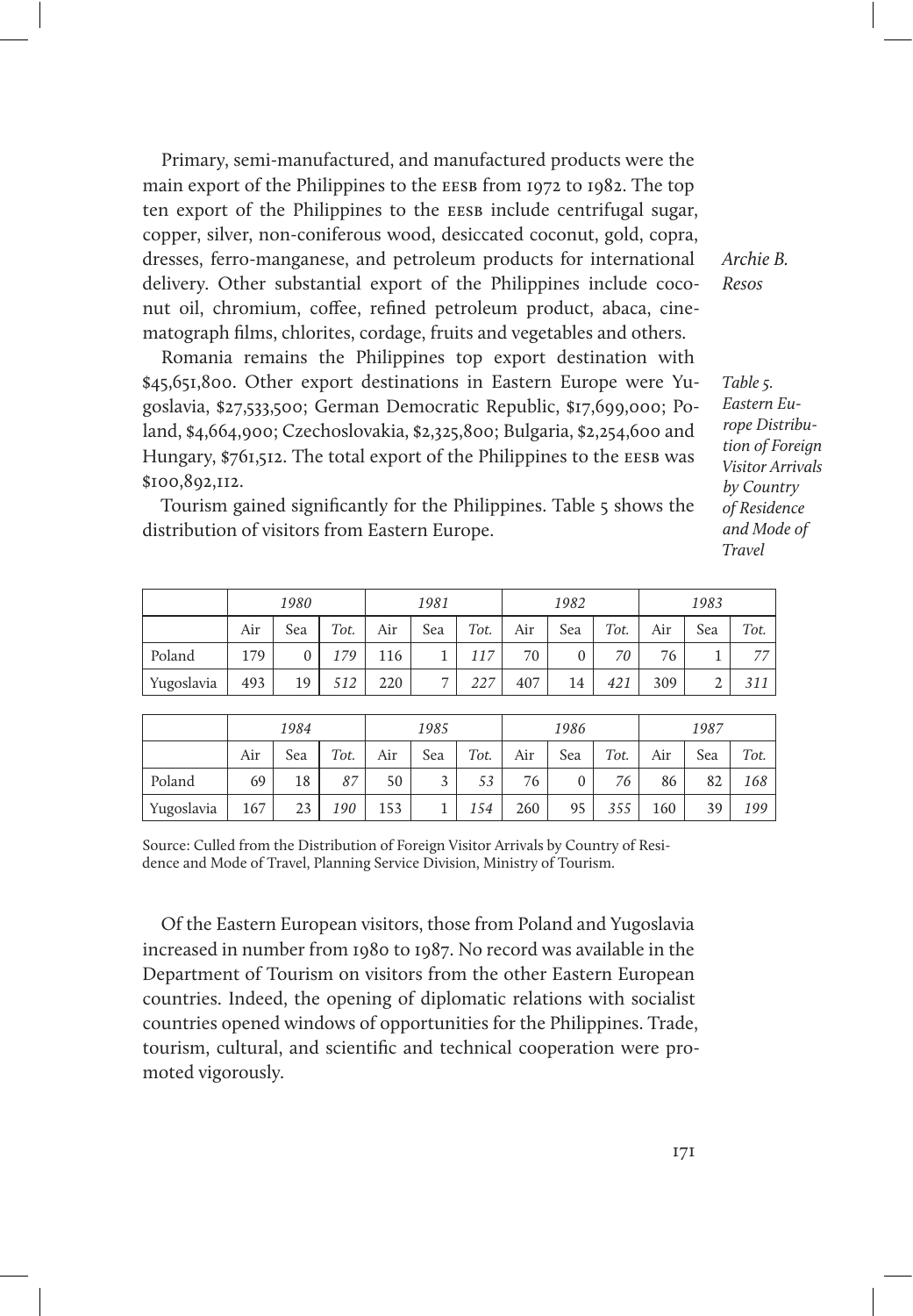# Strengthening Cultural Relations between the Philippines and the EESB

Cultural exchanges proliferated between the Philippines and the states of the eesb. Since the signing of diplomatic agreements in the 1970's, various cultural performances were staged in the Philippines by Romania, Hungary, Czechoslovakia, German Democratic Republic, Poland, Bulgaria, and Yugoslavia. Romania sent its finest violinists, Petru Csaba – the first Romanian concert artist to set foot on Philippine soil on 12 December 1977 – and Lenuta Ciulei on 06 December 1982.<sup>61</sup> Romanian conductors, Ilarion Ionesu-Galati and Christian Brancussi, visited the country on 10 November 1980 and 30 April 1984, respectively. Romanian opera singers performed in the ccp Main Theatre, among them, Dan Iordachescu on 19 November 1979, Nelly Miricioiu on 29 September 1980, Luminita Dumitrescu on 10 September 1981, Mihaela Agachi on 16 February 1982, and Eleonora Enachescu on 07 November 1983.62

Hungary participated in the cultural exchange with the performance of the Hungarian State Folk Ensemble under the direction of Zoltan Vereb on 03 September 1977.<sup>63</sup> Hungarian musicians also performed in the country like pianists Bela Siki in 1978, 1981 and 1983 and Gyorgy Sandor on 19 June 1981. The greatest Hungarian conductor, Gyorgy Gulyas also performed on 25 April 1982. Czechoslovak musicians Bozena Steinerova, a pianist, staged a performance on 16 October 1979 and Vladimir Mikulka, guitarist performed on 20 March 1982. Slovak Folklore Artistic Ensemble, compose of five Czechoslovak musicians namely, Jan Berky-Mrenica, Ondrej Kurucz, Bertok Alexander, Alojz Rigo and Juraj Helcmanovsky rendered their local music to Filipino audiences on 18 October 1982. The Zilina Black Theater, the first professional puppet theatre in Czechoslovakia entertained Filipino audiences on 01 February 1986.<sup>64</sup> The GDR also had their share of cultural performances in the Philippines. Horst Forster, the country's leading conductor, visited the Philippines on 19 November 1979 and Werner Taube, soloist cellist, performed on 24 September 1980.<sup>65</sup> And, a top pianist from Poland rendered outstanding performances. Ruth Slenczynska, known as 'the First Lady of the Piano,' was in Manila on 05 March 1980. Mona Golabek, who won the Chopin International Competition in Warsaw in 1970, performed in the Philippines on 06 June 1981.66 Pawel Checinski, another Polish pianist rendered a performance on 05 March 1982 at the Cultural Centre of the Philippines.

**CEIISS** 3/2014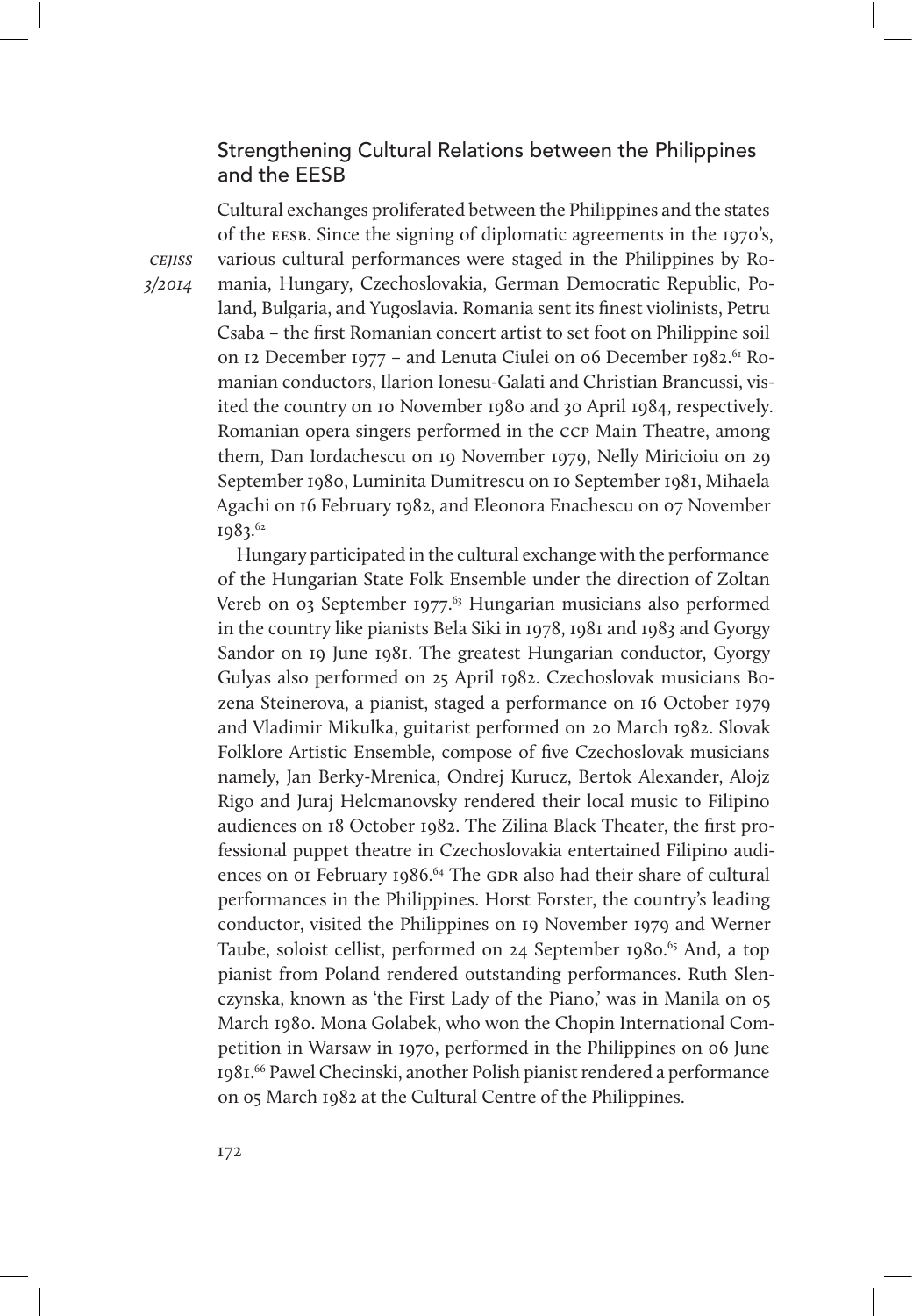Bulgaria also made its presence felt in the Philippines by staging a performance of Youlia Radounova, a dramatic soprano on 18 September 1981. To expose the Filipinos to local music and dance performances, the Pirin Folk and Dance State Company (Blagoevgrad), a music and dance cultural group performed on 04 October 1981 at the Cultural Centre of the Philippines.<sup>67</sup> Suzanna Eugeni Klintcharova, a harpist, came to the Philippines on 20 February 1984 and again on 01 December 1985. Yugoslavia sent its finest ballet dancer, Dinko Bogdanic, member of the Ballet Theatre Company of Zagreb, on 19 March 1982.

During the 1970's and 1980's, Filipino cultural performers were also sent to various countries in the EESB. Among these Filipino performers were the Ballet Philippines founded by Alice Reyes in 1969, Bayanihan Philippine Dance Company, Dance Concert Company founded by Eric Cruz in 1973, Filipinesca Dance Company founded by Leonor Orosa-Goquinco in 1958, and the Hariraya Ballet Company. In 1983, Toni Lopez Gonzales, a Filipino choreographer and dancer became a semi-finalist in the 11<sup>th</sup> International Ballet Competition in Bulgaria.

Given the above activities that followed from the diplomatic overtures in the 1970's it is clear that there was a convergence of interests between the Philippines and the EESB states to engage in regions beyond their traditional spheres. The spate of activities must also be understood in the context of a general return to Cold War thinking in both Moscow and Washington as détente fell apart in 1979 with the Soviet invasion of Afghanistan. Perhaps it was due to such confusing times, or that the Helsinki Final Act (1975) created the impetus for dialogues and budding civil societies in and among the EESB, that there was space for the creation and warming of relations between the Philippines and the EESB in the 1970's and 1980's. But even this is part guess and part reflection.

## Conclusion

As early as 1972, the Philippines had been contacting Romanian and Yugoslav representatives in the un for possible diplomatic ties. Prior to the opening of formal ties with the ussr and the prc, Marcos wanted to test the waters. An exchange of letters was initiated to open diplomatic ties with Romania and Yugoslavia. The result was favourable and trade and cultural relations were formed between the Philippines and these countries. In 1973, other nations belonging to EESB followed suit, Philippines and Eastern European Socialist Bloc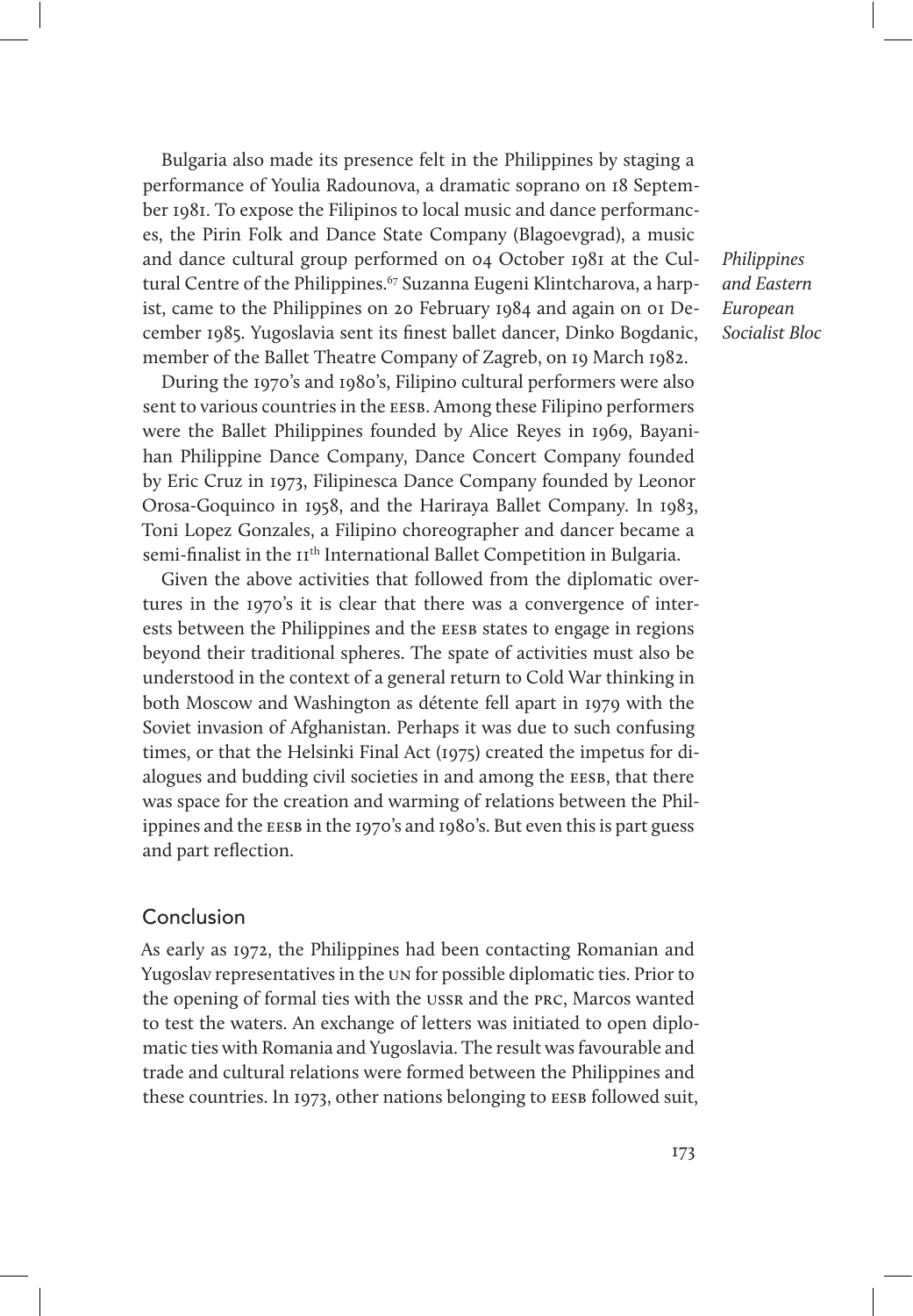the Philippines initiating the move to have official diplomatic relations. The German Democratic Republic, Poland, Hungary, Czechoslovakia and Bulgaria inked official agreements with the Republic of the Philippines in 1973.

**CEIISS** 3/2014

Trade relations increased tremendously from 1971 to 1984. However, the balance of trade was favourable to the EESB. This was primarily because these countries exported machinery, tractors, heavy capital equipment and industrial products, while Philippine exports consisted mostly of raw minerals and agricultural products. Tourism would not be substantial affected; Polish and Yugoslavian tourists were the only ones mentioned in the Department of Tourism records. In terms of cultural relations, exchanges of books, periodicals, non-commercial cinematographic films, arts, cultural exhibitions, professors, scholarships, physical education and sports provided greater awareness and understanding of the varied cultures of the Philippines and EESB. Scientific and technological exchanges exposed Philippine scientists and technicians to scientific and technological advances in the various Eastern European states.

All told, Marcos' policy of opening diplomatic ties with Socialist countries enhanced the economic and socio-cultural aspects of Philippine national life. This was done in a flexible, pragmatic and development-oriented manner. Among Filipino presidents, no one dared and succeeded in forging diplomatic ties with Communist countries except Marcos. Indeed, Marcos steered Philippine foreign policy from its traditional thrust to one of pragmatism in the face of the realities of the time. He accomplished this by inking diplomatic agreements with EESB: Bulgaria, Czechoslovakia, German Democratic Republic, Hungary, Poland, Romania and Yugoslavia. In other words, Marcos' diplomatic coup helped recast the Philippines national direction into the future.

 $\tilde{\sim}$ 

archie b. resos is afliated to the History Department, Faculty of Arts and Letters at the University of Santo Tomas, in España, Manila Philippines. He may be reached at: archieresos@yahoo.com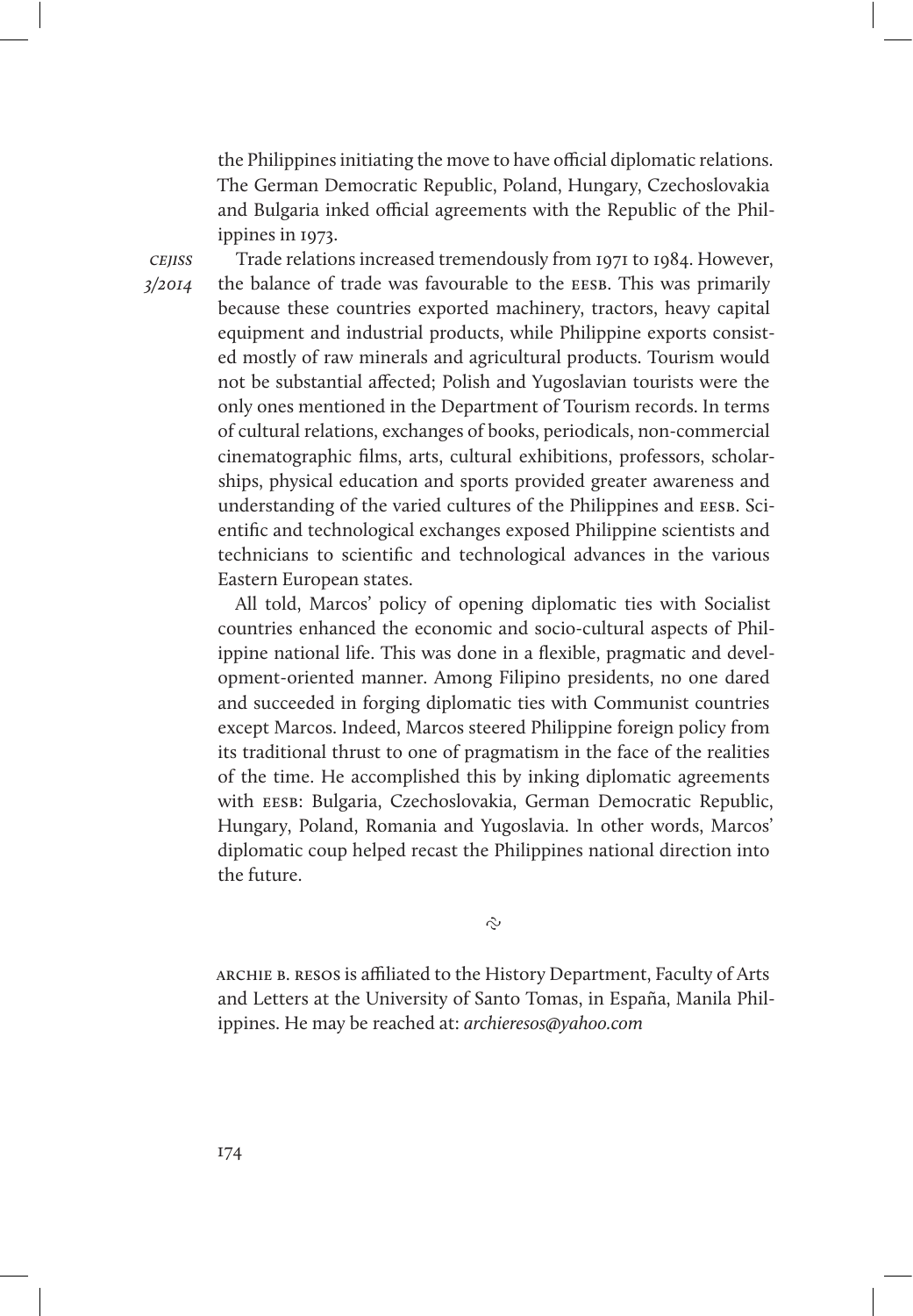# Notes

- 1 Alma Ocampo-Salvador (1998), 'Philippine-European Relations,' in Aileen San Pablo-Baviera and Lydia N. Yu-Jose (1998), Philippine External Relations: A Centennial Vista, Pasay City: Foreign Service Institute, p. 496.
- 2 As defined, Eastern Europe consists of seven states: Poland, the largest in every way; Czechoslovakia and Hungary, both land-locked; Romania and Bulgaria, facing the Black Sea; and Yugoslavia and Albania, political mavericks that possessed Adriatic coastlines. These countries form the fifth and easternmost regional unit of Europe, whose eastern boundary also forms the eastern limit of the European geographical realm. This is Europe at its most continental, most agrarian, and most static.
- 3 F. Landa Joacano (1988), Philippine-ussr Relations: A Study in Foreign Policy Development, Manila: NDCP Foundation, p. 53.
- 4 Ibid.
- 5 Manila Times, February 11, 1967, p.11.
- Manila Chronicle, November 23, 1968, p.6
- 7 Amelito R. Mutuc (1971), "The Issue of rp-Russia Relations" Weekly Nation, Volume 6, Number 20, p. 3.
- 8 F. Landa Jocano (1988), Philippine-ussr Relations: A Study in Foreign Policy Development, Manila: NDCP Foundation, p. 97.
- 9 Manila Times, October 27, 1970, p. 2.
- 10 Pacifico A. Castro (1985), Diplomatic Agenda of Philippine Presidents 1946- 1985, Manila: Foreign Service Institute, p. 188.
- 11 Ibid. 195.
- 12 Ferdinand E. Marcos. "Strength through Crisis, Growth in Freedom" State-of-the-Nation Address on January 24, 1972 taken from www.gov. ph/1972/01/24/ferdiand-e-marcos-seventh-state-of-the-nation-address-january-24-1972/
- 13 F. Landa Jocano (1988), Philippine-ussr Relations: A Study in Foreign Policy Development, Manila: NDCP Foundation, p. 99.
- 14 Philippine Diplomacy: Chronology and Documents, 1972-1981 (1981), Manila, Philippines: Foreign Service Institute, pp. 200 and 287.
- 15 Jose D. Ingles (1982), Philippine Foreign Policy, Manila: Lyceum Press, Inc., p. 75.
- 16 Ibid.
- 17 Basic Document. Joint Statement between the Government of the Republic of the Philippines and the Government of the Socialist Republic of Yugoslavia (Signed, 2 July 1979).
- 18 Cecilio T. Arillo, (2012), Imelda: Mothering and her Poetic and Creative Ideas in a Troubled World, Makati City: iame, p. 20.
- 19 Benjamin B. Domingo (1983), Marcos Diplomacy: Guide to Philippine Bilateral Relations, Manila: Foreign Service Institute, p. 387.
- 20 Basic Document. Joint Statement between the Government of the Republic of the Philippines and Government of the German Democratic Republic (Signed 7 December 1977).

Archie B. Resos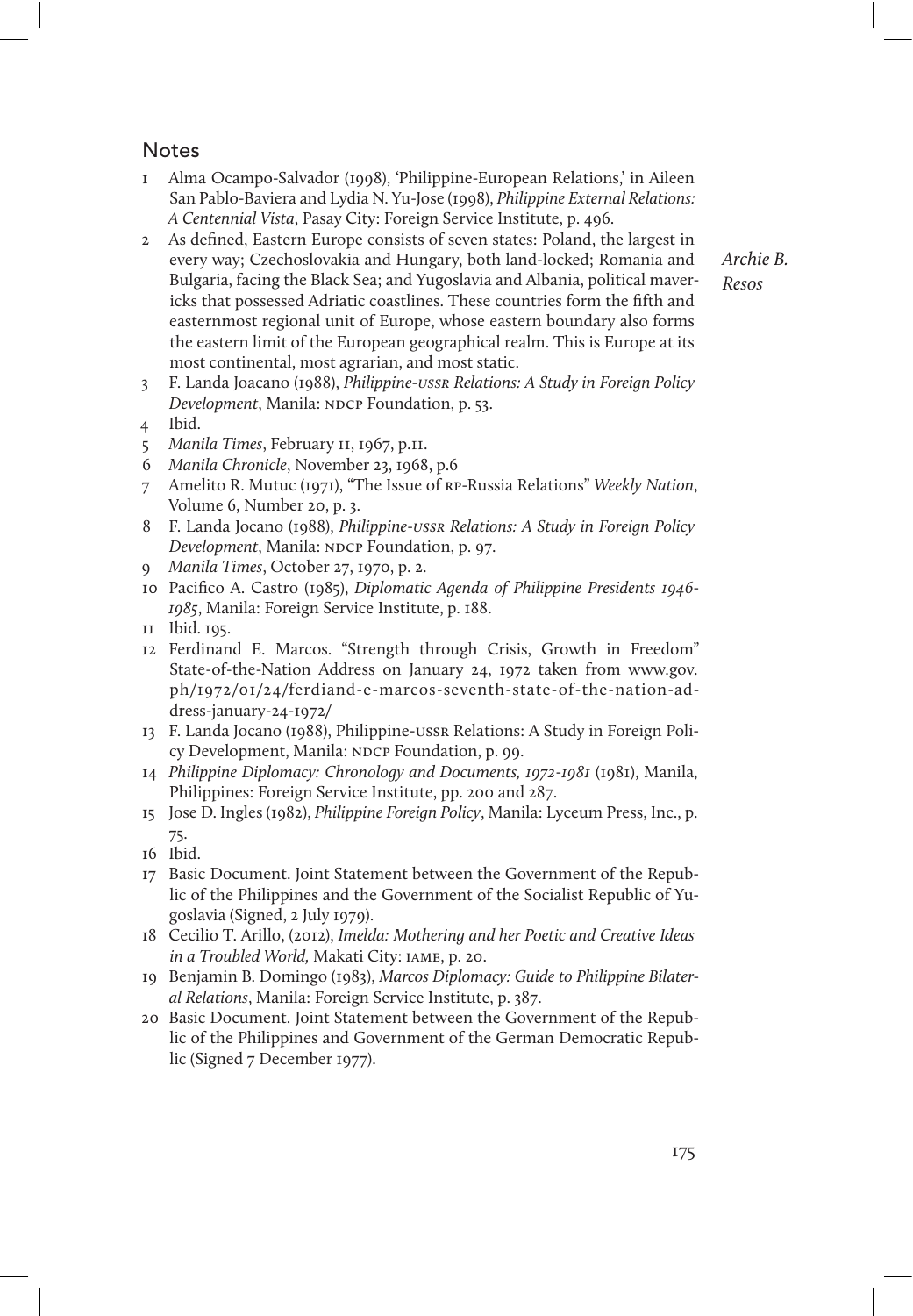- 21 Ibid.
- 22 Jose D. Ingles (1982), Philippine Foreign Policy, Manila: Lyceum Press, Inc., p. 74.
- 23 Philippine Diplomacy: Chronology and Documents, 1972-1981 (1981), Manila, Philippines: Foreign Service Institute, p.99.

**CEIISS** 

- 3/2014
- 24 Pacifico A. Castro (1985), Diplomatic Agenda of Philippine Presidents 1946- 1985, Manila: Foreign Service Institute, p. 214.
- 25 Jose D. Ingles (1982), Philippine Foreign Policy, Manila: Lyceum Press, Inc., p. 72.
- 26 Richard John Kessler Jr. (1985), Development Diplomacy: The Making of Philippine Foreign Policy under Ferdinand E. Marcos, United States of America: The Fletcher School of Law and Diplomacy, p. 258.
- 27 Ferdinand E. Marcos, (2007) "New Diplomacy" in Benjamin B. Domingo (2007) Marcos Foreign Policy (Manila: Marcos Presidential Center, Inc., p. 193.
- 28 Basic Document. Trade Agreement between the Government of the Republic of the Philippines and the Government of the People's Republic of Bulgaria (Signed, 2 May 1975).
- 29 Ibid. 6-7.
- 30 Ibid. 7-8.
- 31 Basic Document. Cultural Agreement between the Government of the Republic of the Philippines and the Government of the People's Republic of Bulgaria (Signed, 9 June 1978).
- 32 Basic Document. Agreement on Economic and Technical Cooperation between the Government of the Republic of the Philippines and the Government of the People's Republic of Bulgaria (Signed, 10 May 1979).
- 33 Basic Document. Trade Agreement between the Government of the Republic of the Philippines and the Government of the Czechoslovak Socialist Republic (Signed, 9 March 1977).
- 34 Ibid. 5-6.
- 35 Ibid. 6.
- 36 Basic Document. Cultural Agreement between the Government of the Republic of the Philippines and the Government of the Czechoslovak Socialist Republic (Signed, 8 October 1974).
- 37 Basic Document. Executive Program of Cultural and Educational Cooperation between the Government of the Czechoslovak Socialist Republic and the Government of the Republic of the Philippines for the Years 1982-1983 and 1983-1984 (Signed, 8 October 1974).
- 38 Ibid. 2.
- 39 Basic Document. Agreement on Scientific and Technical Cooperation between the Government of the Republic of the Philippines and the Government of the Czechoslovak Socialist Republic (Signed, 1 June 1983).
- 40 Basic Document. Trade Agreement between the Government of the Republic of the Philippines and the Government of the German Democratic Republic (Signed, 6 July 1983).
- 41 Ibid. 5.
- 42 Ibid. 6.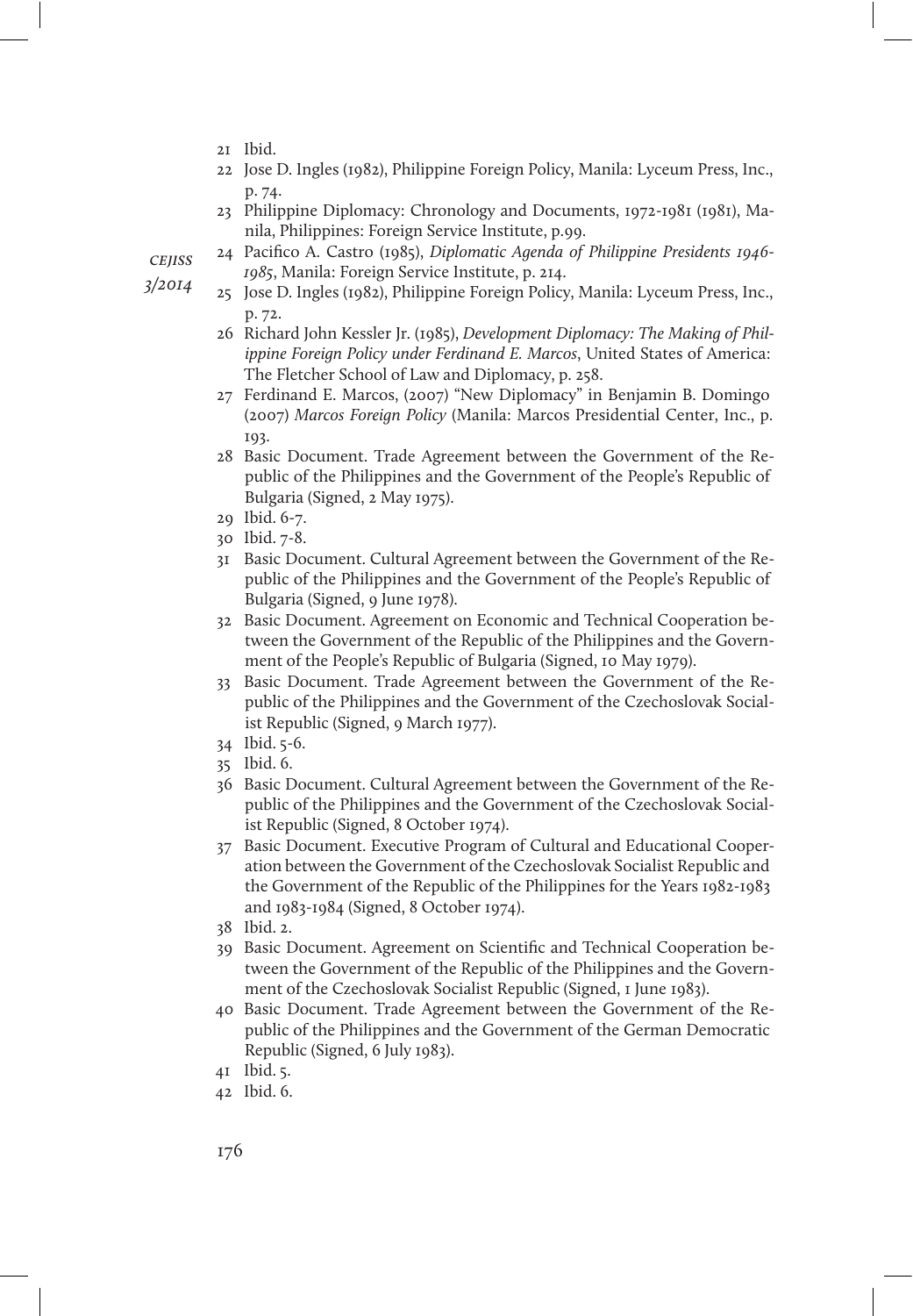- 43 Basic Document. Agreement on Cultural Cooperation between the Government of the Republic of the Philippines and the Government of the German Democratic Republic (Signed 6 July 1983).
- 44 Basic Document. Trade Agreement between the Government of the Republic of the Philippines and the Government of the Hungarian People's Republic (Signed, 14 October 1976).
- 45 Ibid. 2.
- 46 Basic Document. Agreement on Scientific and Technical Cooperation between the Government of the Republic of the Philippines and the Government of the Hungarian People's Republic (Signed, 22 February 1980).
- 47 J. Eduardo Malaya et al. (2012), Philippine Treaties Index: 1946-2010, Pasay City: Foreign Service Institute, p. 71.
- 48 Basic Document. Trade Agreement between the Government of the Republic of the Philippines and the Government of the Polish People's Republic (Signed, 12 February 1976).
- 49 Basic Document. Trade Agreement between the Government of the Republic of the Philippines and the Government of the Socialist Republic of Romania (Signed, 13 April 1975).
- 50 Ibid. 6-7.
- 51 Ibid. 7.
- 52 J. Eduardo Malaya et al. (2012), Philippine Treaties Index: 1946-2010, Pasay City: Foreign Service Institute, p. 117.
- 53 Ibid.
- 54 Basic Document. Trade Agreement between the Federal Executive Council of the Assembly of the Socialist Federal Republic of Yugoslavia and the Government of the Republic of the Philippines (Signed, 7 June 1983).
- 55 Basic Document. Cultural Agreement between the Government of the Republic of the Philippines and the Government of the Socialist Federal Republic of Yugoslavia (Signed 14 September 1977).
- 56 Basic Document. Agreement on Scientific and Technical Cooperation between the Government of the Republic of the Philippines and the Government of the Socialist Federal Republic of Yugoslavia (Signed, 30 August 1982).
- 57 J. Eduardo Malaya et al. (2012), Philippine Treaties Index: 1946-2010, Pasay City: Foreign Service Institute, p. 156.
- 58 Benjamin B. Domingo (1993), The Re-making of Filipino Foreign Policy, Quezon City: Asian Center, University of the Philippines, p. 95.
- 59 Bonifacio S. Salamanca (1995), Towards a Diplomatic History of the Philippines, Quezon City: up Press Printery, p. 175.
- 60 Manuel Collantes. (1983), "The Frontiers of Philippine Diplomacy" Speech before the Rotary Club of Lucena City, April 27, 1983 in Philippine Foreign Affairs Quarterly, I:3, pp. 46-47.
- 61 Performance Program of the Cultural Center of the Philippines, "Petru Csaba, Violin Soloist" December 12, 1977 and "Lenuta Ciulei," December 6,

Philippines and Eastern European Socialist Bloc